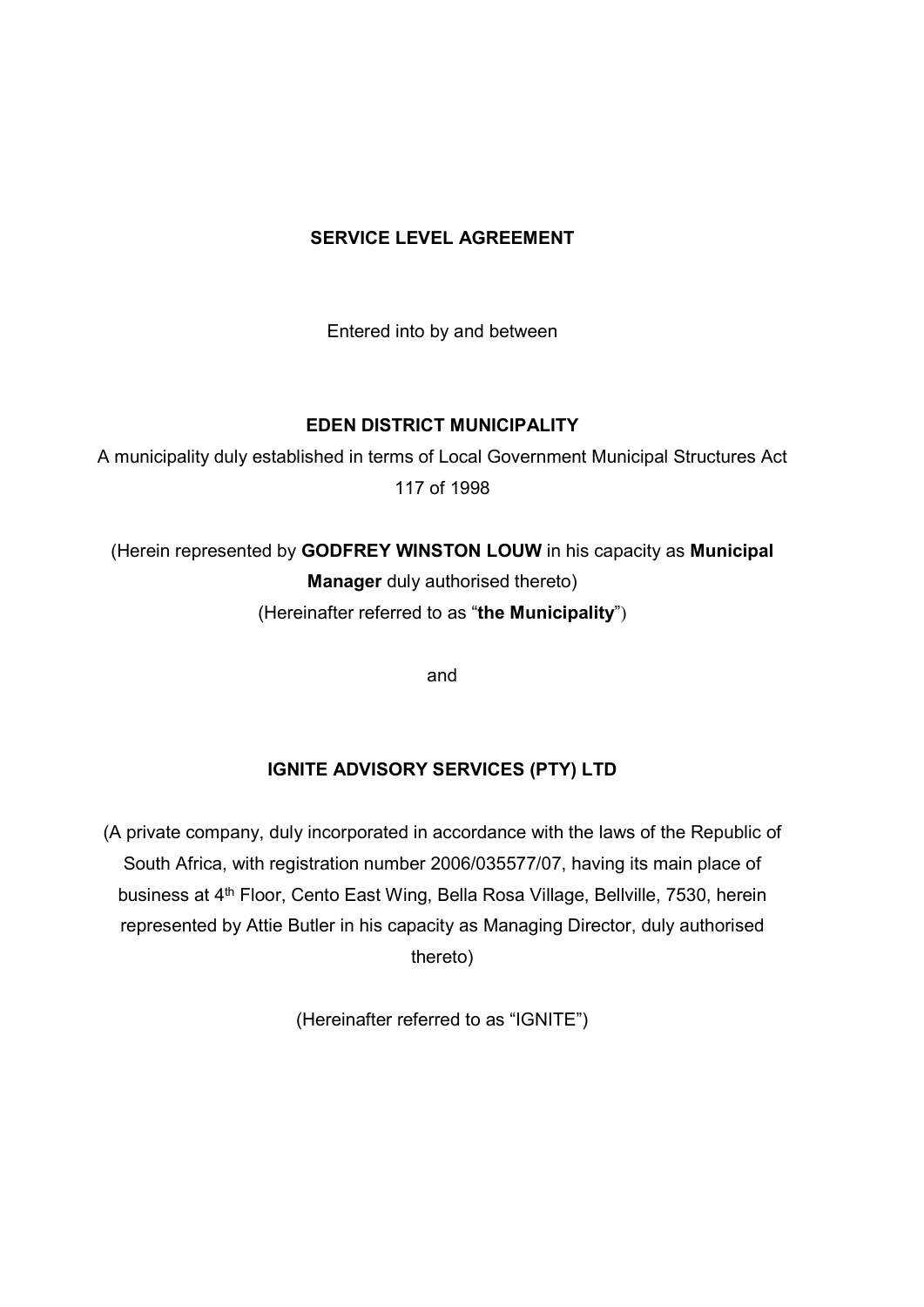#### **PREAMBLE:**

- **A. WHEREAS** the Municipality has appointed IGNITE to provide electronic tools and support to assist with the management of municipal performance and related activities.
- **B. AND WHEREAS** IGNITE has accepted such appointment and shall render the services to the Municipality on the terms and conditions as set out in this agreement.

#### **ACCORDINGLY, THE PARTIES AGREE AS FOLLOWS:**

#### **1. INTERPRETATION**

- 1.1 *"The agreement"* shall mean this Service Level Agreement (SLA), together with the tender documentation, the General Conditions of Contract (GCC), and any other annexures hereto, and *"this agreement"* shall have a corresponding meaning.
- 1.2 *"Active Users"* means the users that the Client Administrator has not terminated on the Product by the 25th day of the calendar month;
- 1.3 *"Client Administrator"* means the person identified at the inception of the service that will:
	- be responsible for the administrative functions of the municipal database
	- have access to the administrator profile
	- be tasked with communicating with the Helpdesk.
	- The municipality is responsible for assigning the role to a specific person;
- 1.4 *"Database*" means the independent, encrypted database that is created for the municipality;
- 1.5 "*Monthly Fee*" means the monthly charge excluding VAT (Value Added Tax);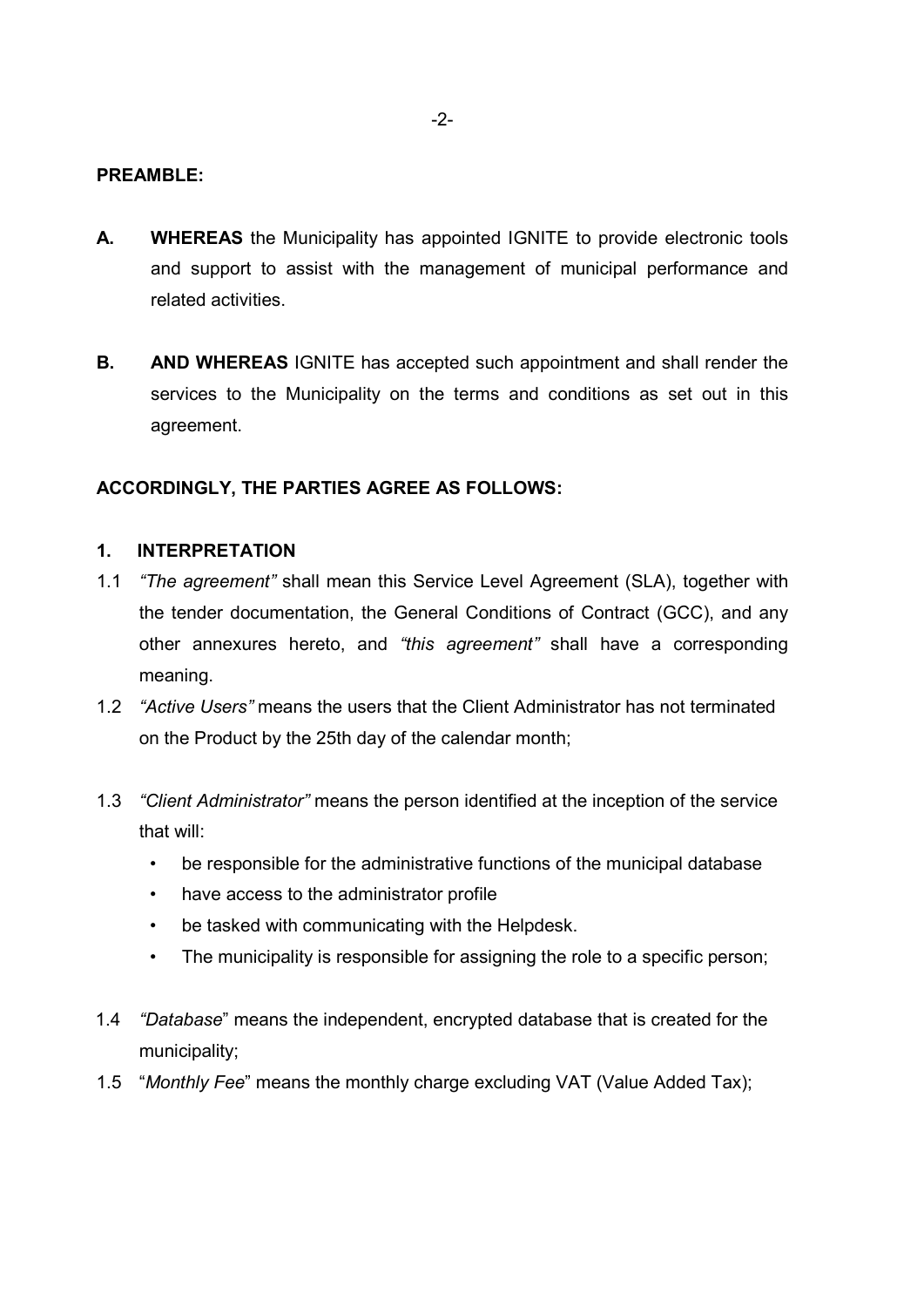- 1.6 "*Password*" means the password that is assigned to the user to gain access to the electronic tools;
- 1.7 "*Support hours*" means 08h00 to 17h00 (Central Africa Time) from Monday to Thursday and 08h00 to 15h00 (Central Africa Time) on Fridays excluding South African Public Holidays;
- 1.8 "*User*" means the person whom has logged onto the electronic tool and is using an agreed module;
- 1.9 "*Username*" means the username assigned to user of the electronic tool;
- 1.10 The terms and conditions contained in the General Conditions of Contract (GCC), incorporated herein, and annexed hereto as "A", form part of the agreement between the Parties.
- 1.11 In the event of any inconsistency between the provisions of this Agreement (SLA) and the terms and conditions contained in the GCC, the provisions of this Service Level Agreement shall prevail over the terms and conditions contained in the GCC.

## **2. THE SERVICES**

- 2.1 IGNITE shall render the services as set out in clause 2.2, in respect of the Municipality, and on the terms and conditions as set out in this agreement (hereinafter referred to as "the Services"):
- 2.2 IGNITE shall render the following Services:
	- 2.2.1 Implement the following modules requested by the municipality and provide access to the number of users to these modules (electronic tool) as approved by the municipality;
	- 2.2.1.1 Compliance;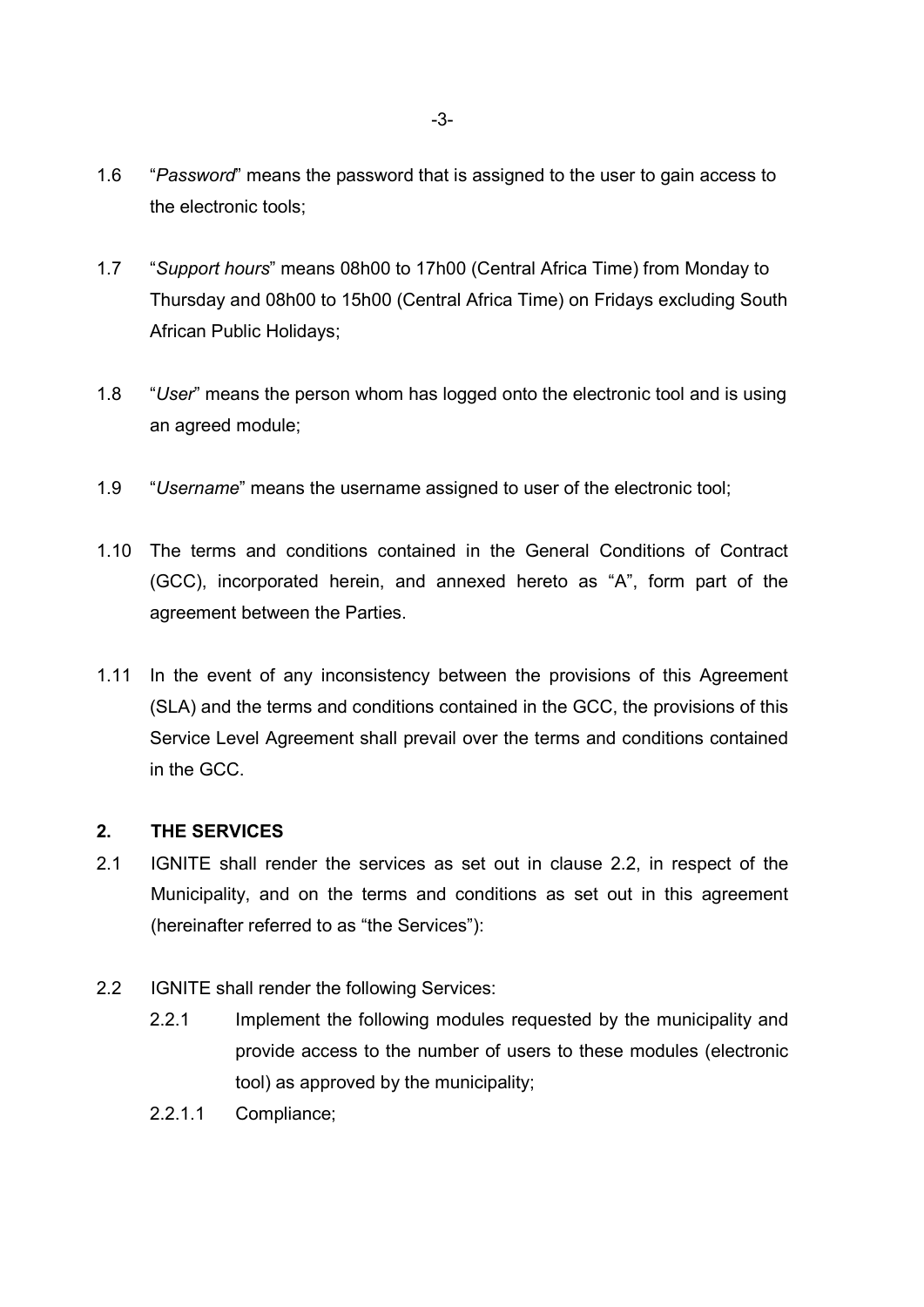-4-

- 2.2.1.2 SDBIP;
- 2.2.1.3 Annual Performance Report.
- 2.2.1.4 Eunomia software.
- 2.2.1.5 Individual Performance;
- 2.2.2 Availability of the system at least 95% of time per month;
- 2.2.3 Ongoing user support via lanite Helpdesk e-mail responding to all system related requests within 48 hours;
- 2.2.4 Reasonable means to ensure the security of data in the municipality's database;
- 2.2.5 Daily on-site and bi-weekly off-site backups of data;
- 2.2.6 Maintenance and updating of modules to comply with minimum legislative requirements; and
- 2.2.7 Support in terms of section 5.1 below.
- 2.3 The Services shall commence on 1 July 2016 and will terminate on 30 June 2018;
- 2.4 The contract may be extended based on effective delivery of the services and in terms of the municipality's supply chain management policy;
- 2.5 The support services do not include the following
	- 2.5.1 Additional uploading of data, e.g. monthly financial data;
	- 2.5.2 Additional training sessions and/or additional onsite support;
	- 2.5.3 Additional requests to change any data such as KPI's; etc;
	- 2.5.4 Preparation of monthly, quarterly or annual performance reports;
	- 2.5.5 Monitoring if updating of actual results take place at municipal level;
	- 2.5.6 Monitoring if actual results were captured correctly by the users;
	- 2.5.7 Compliance module legislative updates; and
	- 2.5.8 Any other consulting services required.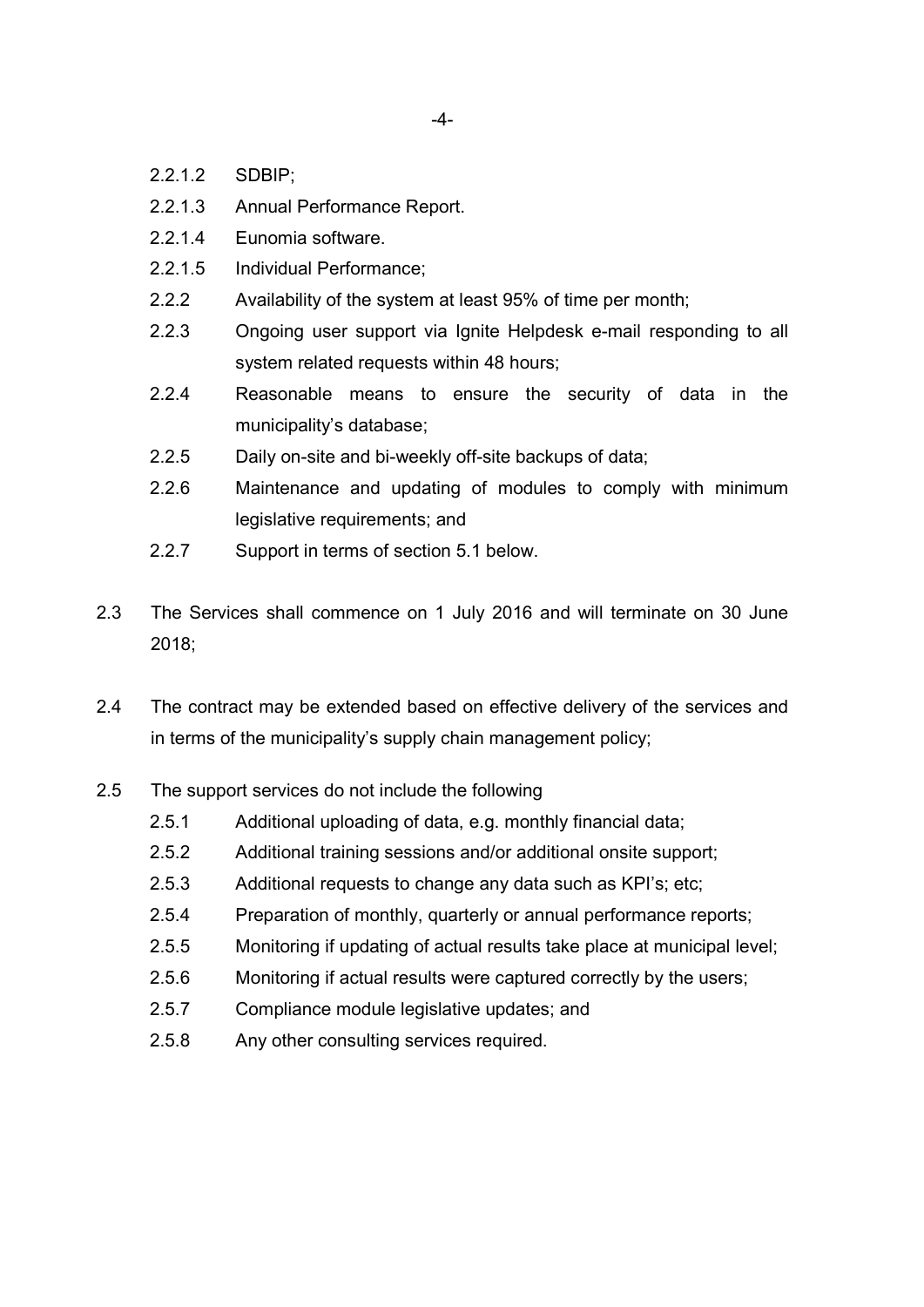- 2.6 The municipality will be responsible to:
	- 2.6.1 assign a Client Administrator to deal with all correspondence, communication, account queries, product selection, user activation and maintenance on the municipal database created for the municipality. The municipality agrees not to give any unauthorised third parties access to the modules who do not comply with the agreed requirements.
	- 2.6.2 maintain the confidentiality of the municipality's data. The approval of users and changes in passwords must be done by taking due care of the required security matters. The Client Administrator is also a User in his/her own right and agrees to accept the responsibility for all activities that occur under his / her Username and Password.
	- 2.6.3 The User is responsible for maintaining the confidentiality of his/her Username, Company code and Password and for restricting access to their computer, and the User agrees to accept responsibility for all activities that occur under their Username and Password.
	- 2.6.4 IGNITE has no control over internet service providers who manage municipal intranet and internet and the municipality acknowledges and agrees that IGNITE is not responsible for the availability of such external sites or resources, and does not endorse and is not responsible or liable for any content or other materials on or available from such sites or resources. IGNITE will not be responsible or liable, directly or indirectly, for any damage or loss caused or alleged to be caused by or in connection with use of or reliance on any such content, goods or services available on or through any such site or resource.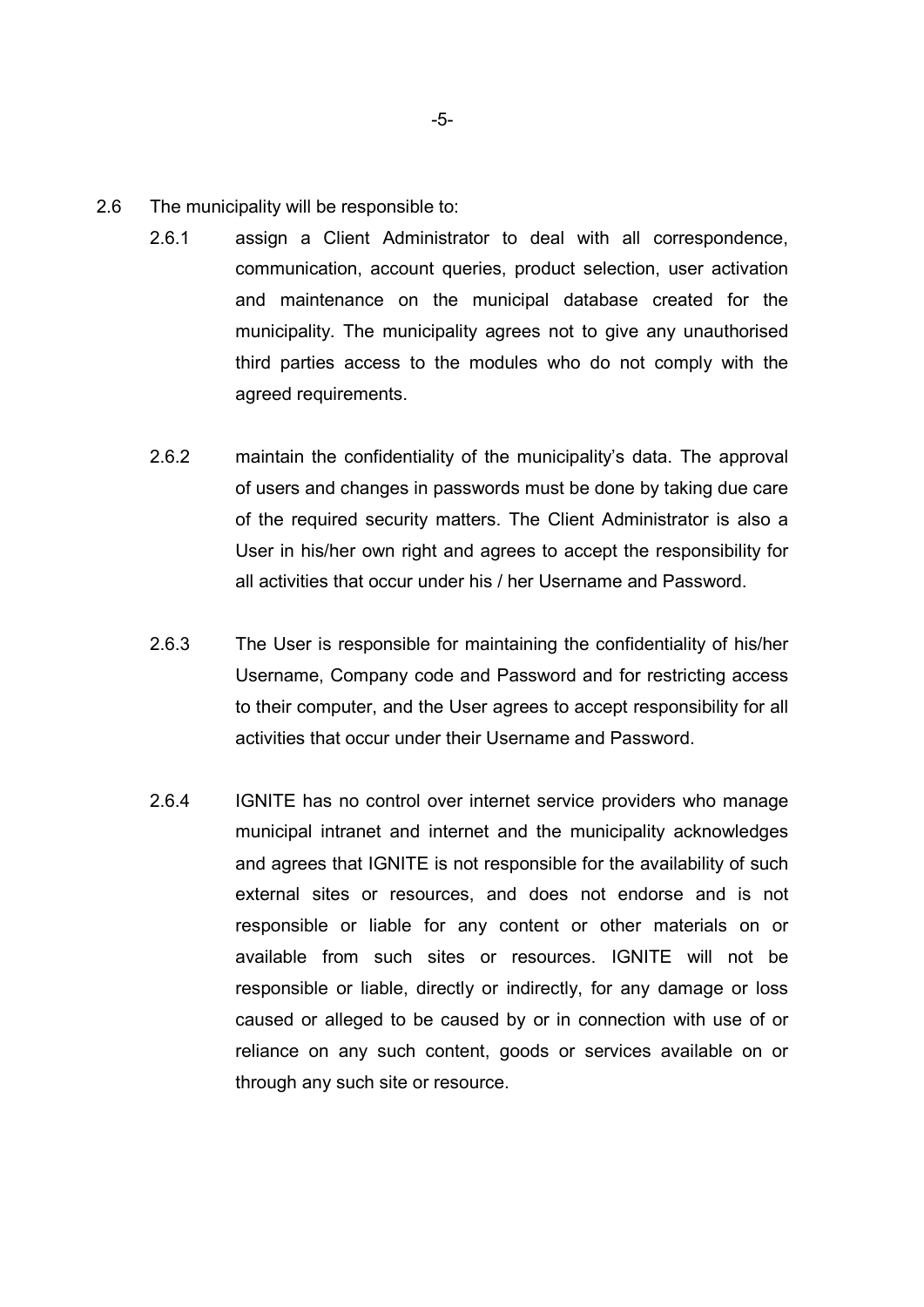## **3. REPORTING AND LEVELS OF SERVICE TO BE RENDERED BY IGNITE**

- 3.1 The services referred to in clause 2 must be incorporated herein to form an integral part of this agreement.
- 3.2 IGNITE will report to the Performance Management Official.

#### **4. WARRANTIES**

4.1 IGNITE warrants that the services will be performed in a professional and workmanlike manner, consistent with industry standards reasonably applicable to such services.

## 4.2 REMEDIES FOR BREACHES

In the event of any defective performance from IGNITE or failure to furnish the agreed level of service, IGNITE will make reasonable efforts to restore the service to a sufficient operating condition on an urgent basis.

4.3 Should IGNITE fail to fulfill their obligations under this agreement or fail to furnish the agreed level of service, the Municipality may, without limitation to any other legal remedies available to it, give IGNITE 21 (twenty one) days written notice to attend to the matter to the Municipality's satisfaction or to comply with the terms of this agreement, failing which this agreement will be cancelled.

#### 4.4 INDEMNIFICATION

 If, as a result of IGNITE's negligence, the Municipality suffer loss or property damage, IGNITE will reimburse the Municipality for the portion of any damages for which IGNITE is found to be liable.

4.5 Should IGNITE wish to reproduce any reports it produced in the execution of this Agreement, it will obtain prior written approval from the Municipality, which approval shall not be unreasonably withheld.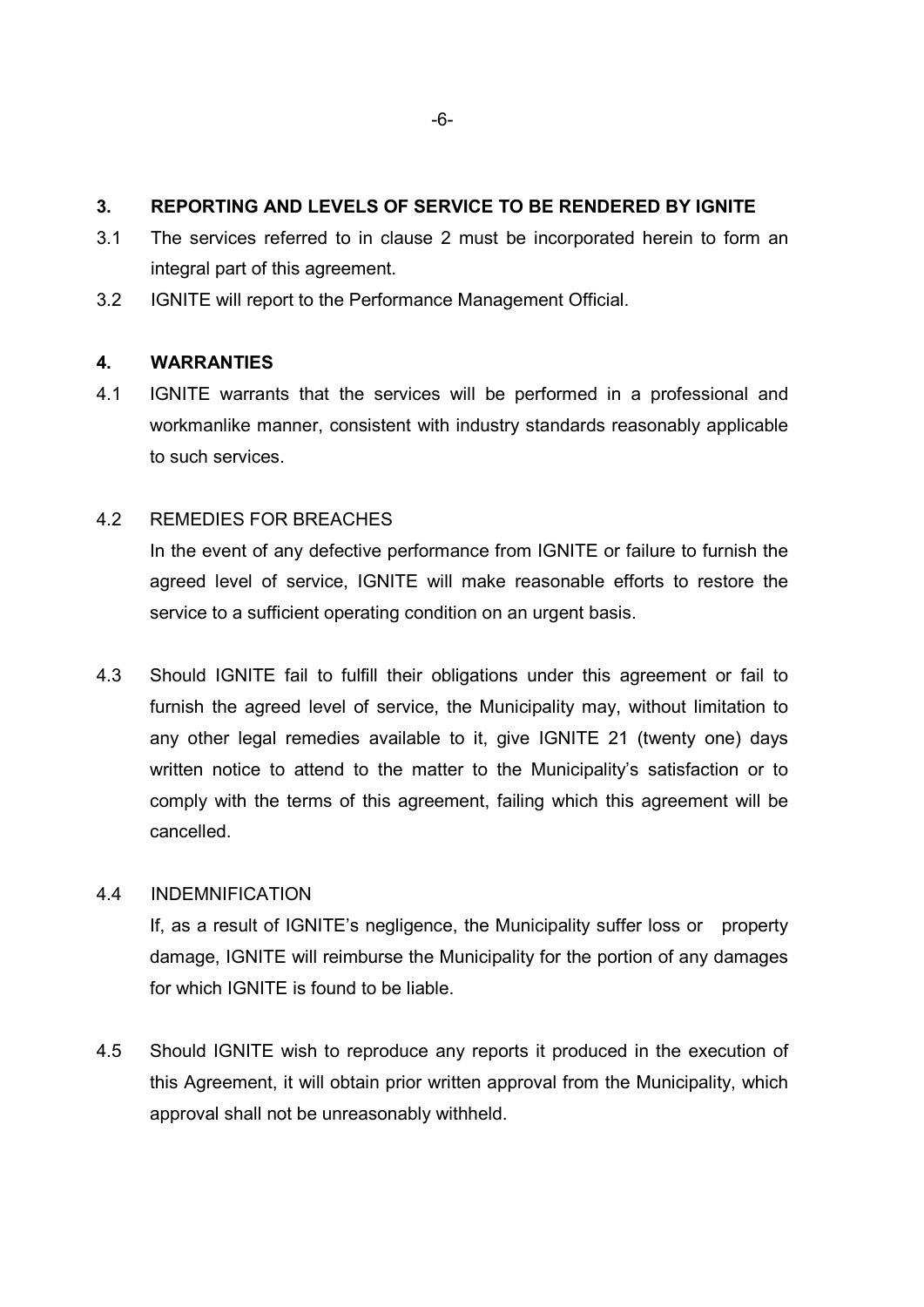5.1 The Municipality will remunerate IGNITE the following fees (exclusive of VAT) on inception:

| <b>ACTIVITY</b>                                                                                                |                         | <b>FEES</b>       |
|----------------------------------------------------------------------------------------------------------------|-------------------------|-------------------|
| Data management fees (one fee for all modules)                                                                 | Monthly                 | R1 000            |
| User fees for SDBIP                                                                                            | Per user per<br>month   | R <sub>100</sub>  |
| User fees for Compliance                                                                                       | Per user per<br>month   | R <sub>100</sub>  |
| Facilitate the drafting of the SDBIP and uploading                                                             | Annually                | R87800            |
| Facilitate the drafting of the SDBIP system descriptions                                                       | Annually                | R37 000           |
| Updating of the policy framework, PM manual and two<br>workshops                                               | Once-off                | Done              |
| PM system implementation                                                                                       | As required             | R56,000           |
| S57 Performance agreements                                                                                     | Annually                | R14,000           |
| S57 Performance Report support                                                                                 | Annually                | R4,000            |
| Performance Management for staff - facilitate<br>implementation and alignment with skills development<br>plans | As and when<br>required | R94,000           |
| Facilitate performance reviews of individual staff                                                             | As and when<br>required | R39,000           |
| Training to staff                                                                                              | Per day                 | R7,480            |
| Hands-on support                                                                                               | Per day                 | R6,800            |
| Facilitate the drafting of the annual performance report                                                       | Annually                | R31,570           |
| Additional: Consulting work and out of scope work                                                              |                         |                   |
| ** Excludes: individual performance charged at fixed fee                                                       | Quarterly               | R3,300            |
| The above fees include 25 MB of data per module per<br>month.                                                  | <b>Additional MB</b>    | R <sub>0.75</sub> |
| A sliding scale can be negotiated for high volumes of users                                                    |                         |                   |

- 5.2 The fees referred to in paragraph 5.1 will be subject to an annual increase which will not exceed 8% per annum which proposed increase will be agreed with the Municipality before implementation.
- 5.3 The Municipality shall pay IGNITE on a monthly basis within 30 (thirty) days of receipt of a monthly invoice.
- 5.4 Payments by the Municipality to IGNITE shall be made into a bank account in South Africa, as identified in writing by IGNITE to the Municipality.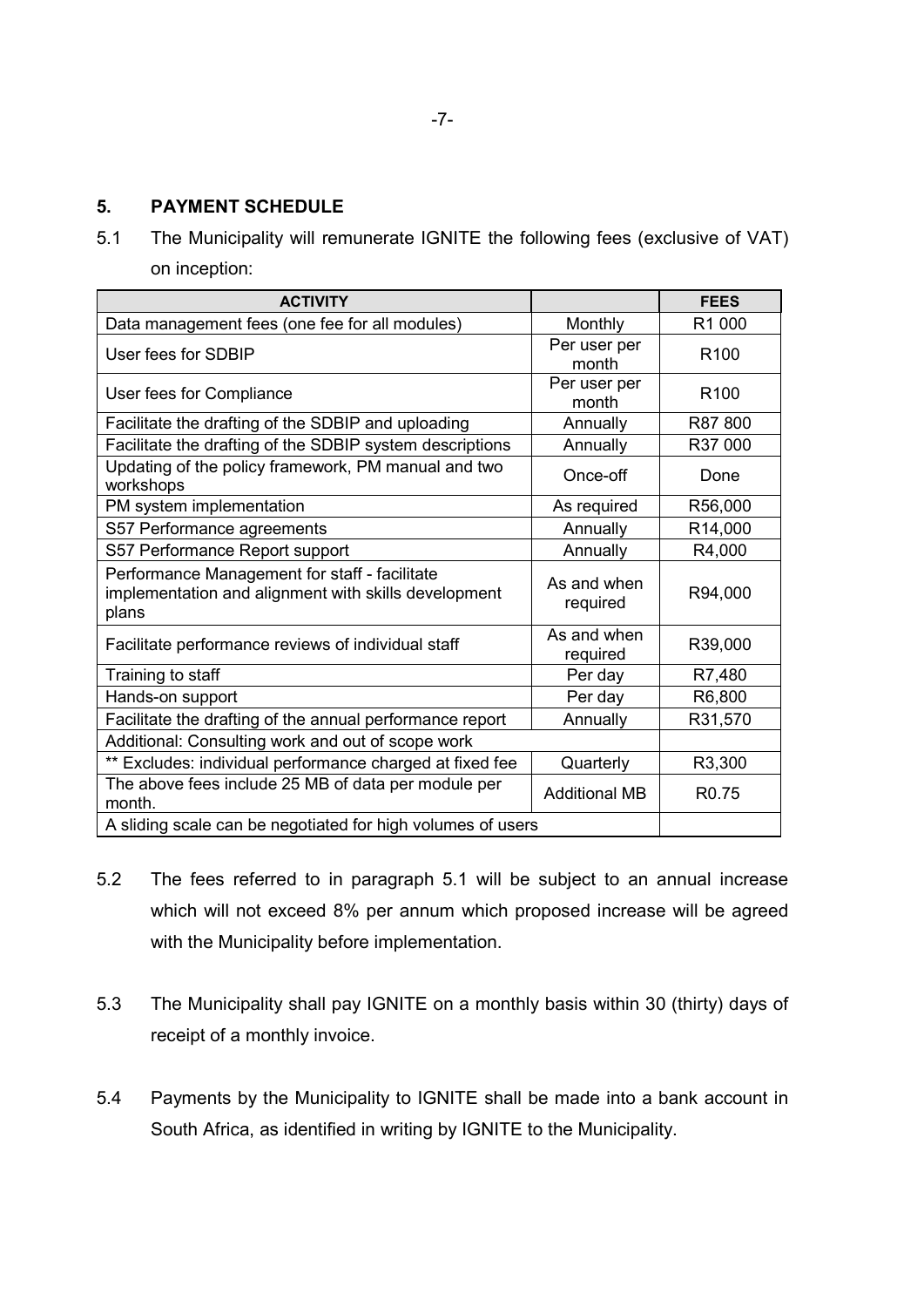- 5.5 The following details must be reflected on the invoice forwarded to the Municipality by IGNITE:
	- 5.5.1 VAT payable; and
	- 5.5.2 Total amount payable with reference to the activities and outputs referred to in clause 2 of this agreement, as well as details of time spent on such activities.
- 5.6 The Municipality will verify the correctness of an invoice, and notify IGNITE of any possible discrepancies within 10 (ten) days of receipt of the invoice. If the invoice is correct the amount due shall be payable within 30 (thirty) days from receipt of the invoice. If the Municipality identifies any material discrepancies the invoice will be referred back to IGNITE, and the amount due will be payable within 30 (thirty) days from receipt of a corrected invoice.

#### **6. INDEPENDENT CONTRACTOR**

- 6.1 IGNITE is appointed as an independent contractor, and not as an employee, and at all relevant times during the currency of this Agreement no employer/employee relationship shall exist between the parties. The Municipality shall not be liable for any injury, loss or damage directly or indirectly incurred by IGNITE, as an independent contractor, arising out of or in connection with the Services rendered by IGNITE in accordance with this Agreement.
- 6.2 This Agreement replaces any other previous verbal or written agreement entered into between the parties.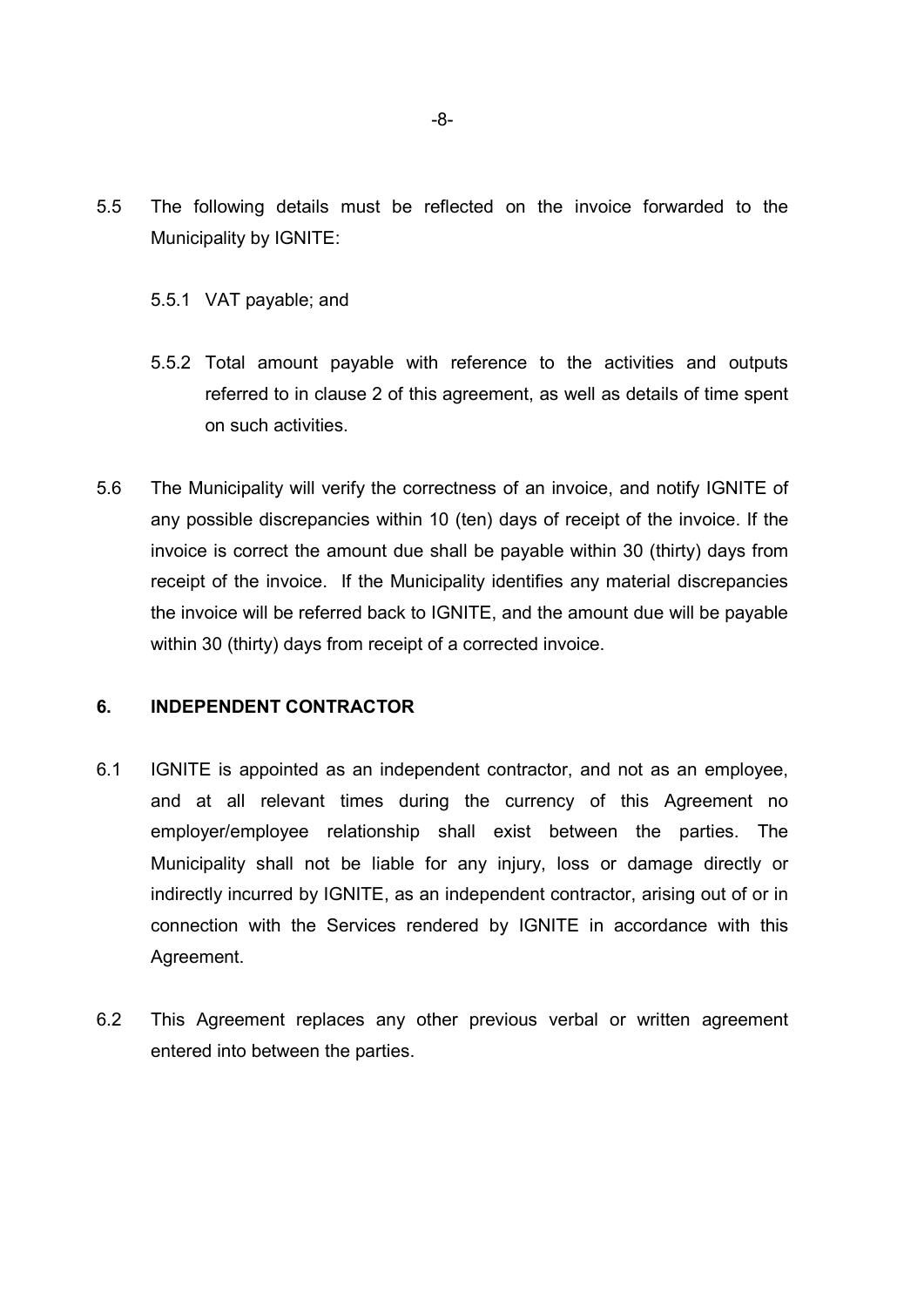#### **7. ENTIRE AGREEMENT**

- 7.1 This Agreement constitutes the entire agreement between the parties and no amendment, alteration, addition or variation of any right, term or condition of this Agreement will be of any force or effect unless reduced to writing and signed by the parties to this Agreement.
- 7.2 The parties agree that there are no conditions, variations or representations, whether oral or written and whether expressed or implied or otherwise, other than those contained in this Agreement.

## **8. WAIVER**

- 8.1 No waiver of any of the terms and conditions of this Agreement shall be binding unless expressed in writing and signed by the party giving the same, and any such waiver shall be affected only in the specific instance and for the purpose given.
- 8.2 No failure or delay on the part of either party in exercising any right, power or privilege precludes any other or further exercising thereof or the exercising of any other right, power or privilege.
- 8.3 No indulgence, leniency or extension of time which any party (*"the Grantor"*) may grant or show the other party, shall in any way prejudice the Grantor or preclude the Grantor from exercising any of its rights in terms of this Agreement.

#### **9. SETTLEMENT OF DISPUTES**

9.1 Without detracting from either party's right to institute action or motion proceedings in the High Court or other Court of competent jurisdiction in the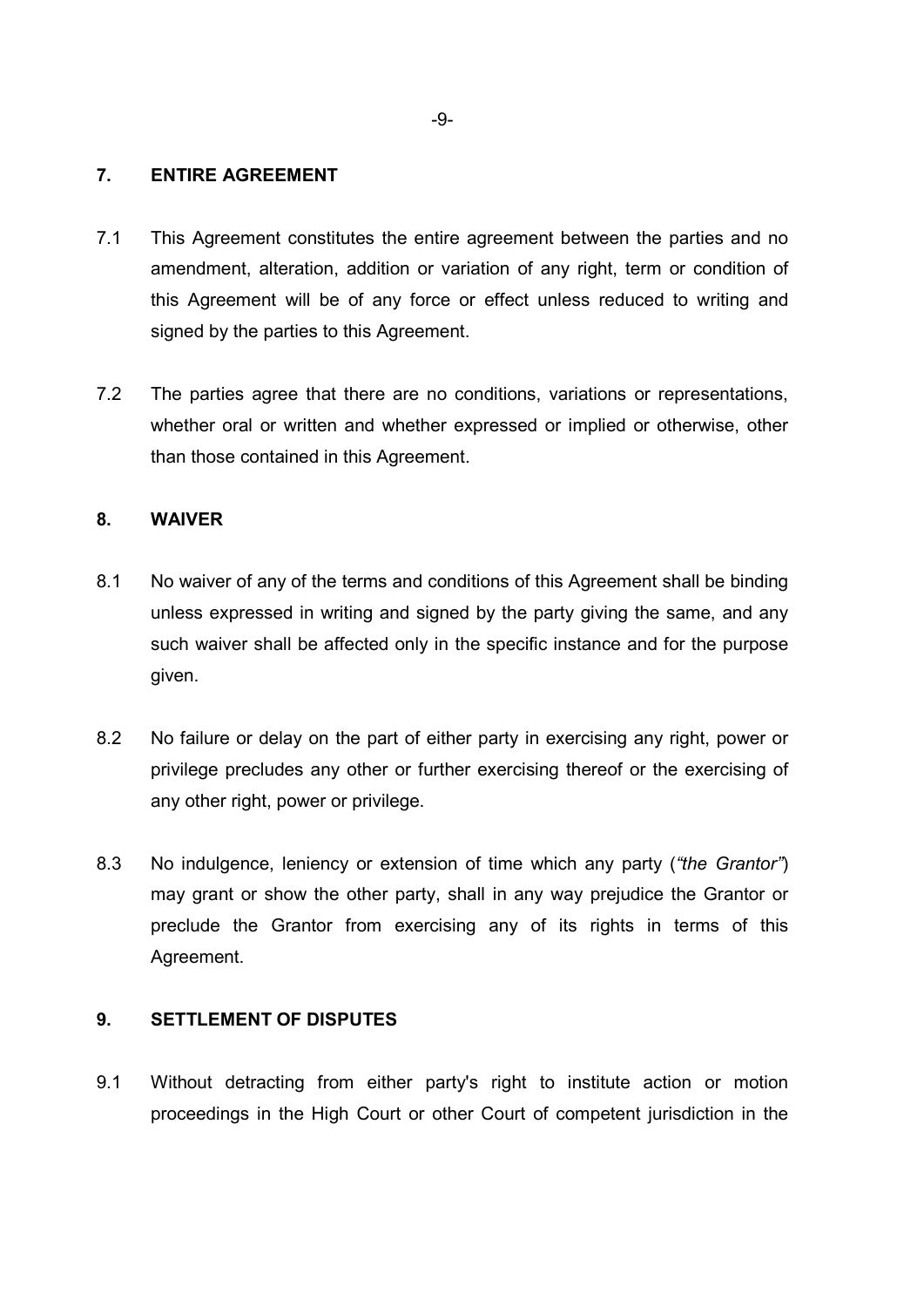Republic of South Africa in respect of any dispute that may arise out of or in connection with this agreement, the parties may, by mutual consent, follow the mediation and/or arbitration procedure as set out in clauses 9.2 and 9.3.

#### 9.2 Mediation

- 9.2.1 Subject to the provisions of clause 9.1, any dispute arising out of or in connection with this agreement may be referred by the parties without legal representation to a Mediator in the Republic of South Africa.
- 9.2.2 The dispute shall be heard by the Mediator at a place and time to be determined by him or her in consultation with the parties.
- 9.2.3 The Mediator shall be selected by agreement between the parties.
- 9.2.4 If an agreement can not be reached upon a particular Mediator within 3 (three) business days after the parties have agreed to refer the matter to mediation, then the President for the time being of the Law Society of the Cape of Good Hope shall be requested to nominate the Mediator within 7 (seven) business days after the parties have failed to agree.
- 9.2.5 The Mediator shall at his or her sole discretion determine whether the reference to him or her shall be made in the form of written or verbal representations, provided that in making this determination he or she shall consult with the parties and may be guided by their common reasonable desire of the form in which the said representations are to be made.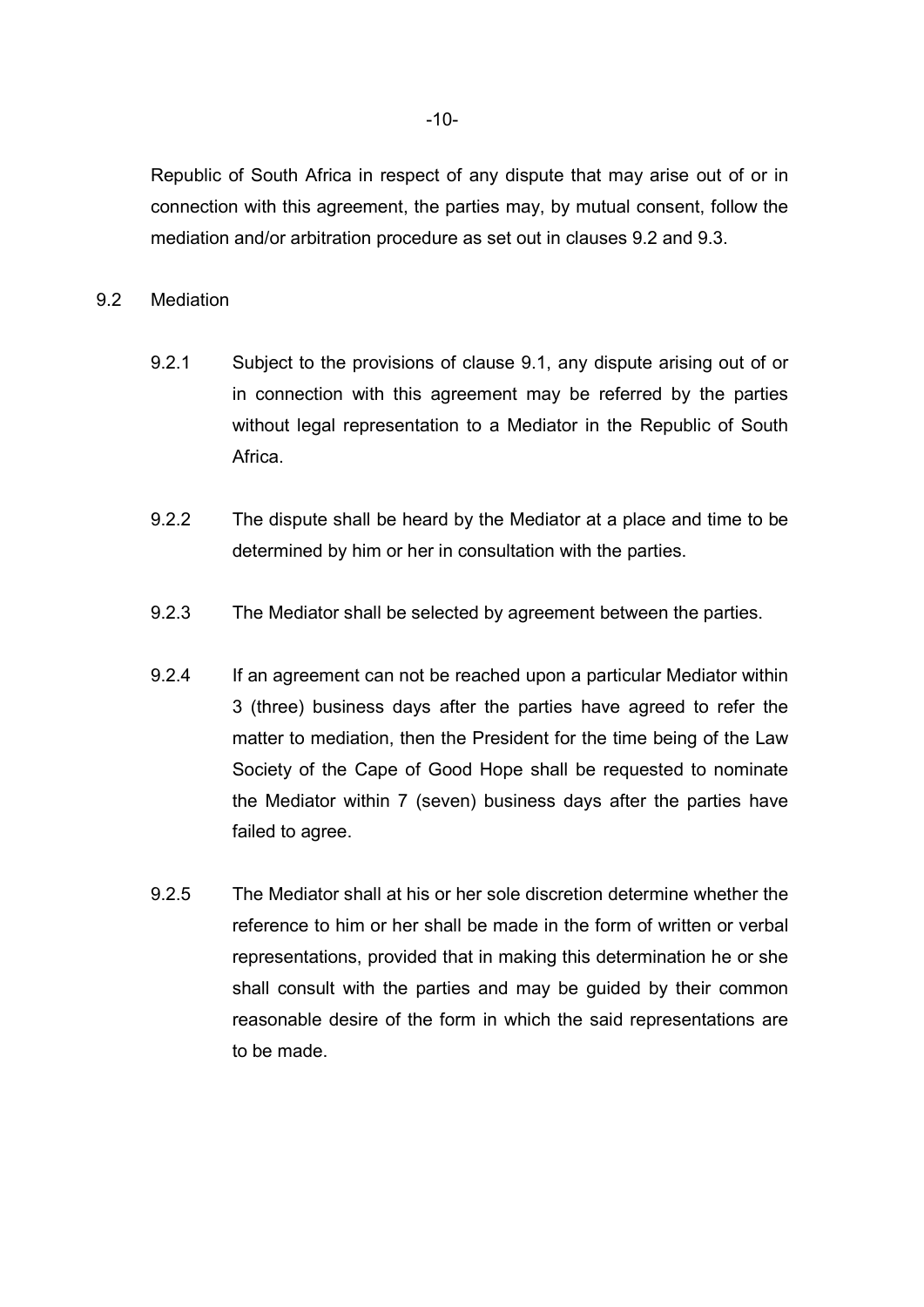- 9.2.6 The parties shall have 7 (seven) business days within which to finalise their representations. The Mediator shall within 7 (seven) business days of the receipt of the representations express in writing an opinion on the matter and furnish the parties each with a copy thereof by hand or by registered post.
- 9.2.7 The opinion so expressed by the Mediator shall be final and binding upon the parties unless either party is unwilling to accept the opinion expressed by the Mediator. In such event, the aggrieved party may institute legal proceedings in a court of competent jurisdiction, unless the parties agree to refer the dispute to arbitration in accordance with clause 9.3. The expressed opinion of the mediator shall not prejudice the rights of either party in any manner whatsoever in the event of legal proceedings or arbitration, as the case may be.
- 9.2.8 The costs of mediation shall be determined by the Mediator.
- 9.2.9 Liability for such costs shall be apportioned by the Mediator and shall be due and payable to the Mediator on presentation of his or her written account.

#### 9.3 Arbitration

- 9.3.1 Subject to the provisions of clause 9.1, the parties may agree to refer any dispute arising out of or in connection with this agreement, to arbitration.
- 9.3.2 Arbitration shall be held in George informally and otherwise in accordance with the provisions of the Arbitration Act, No. 42 of 1965, it being intended that if possible it shall be held and concluded within 10 (ten) business days.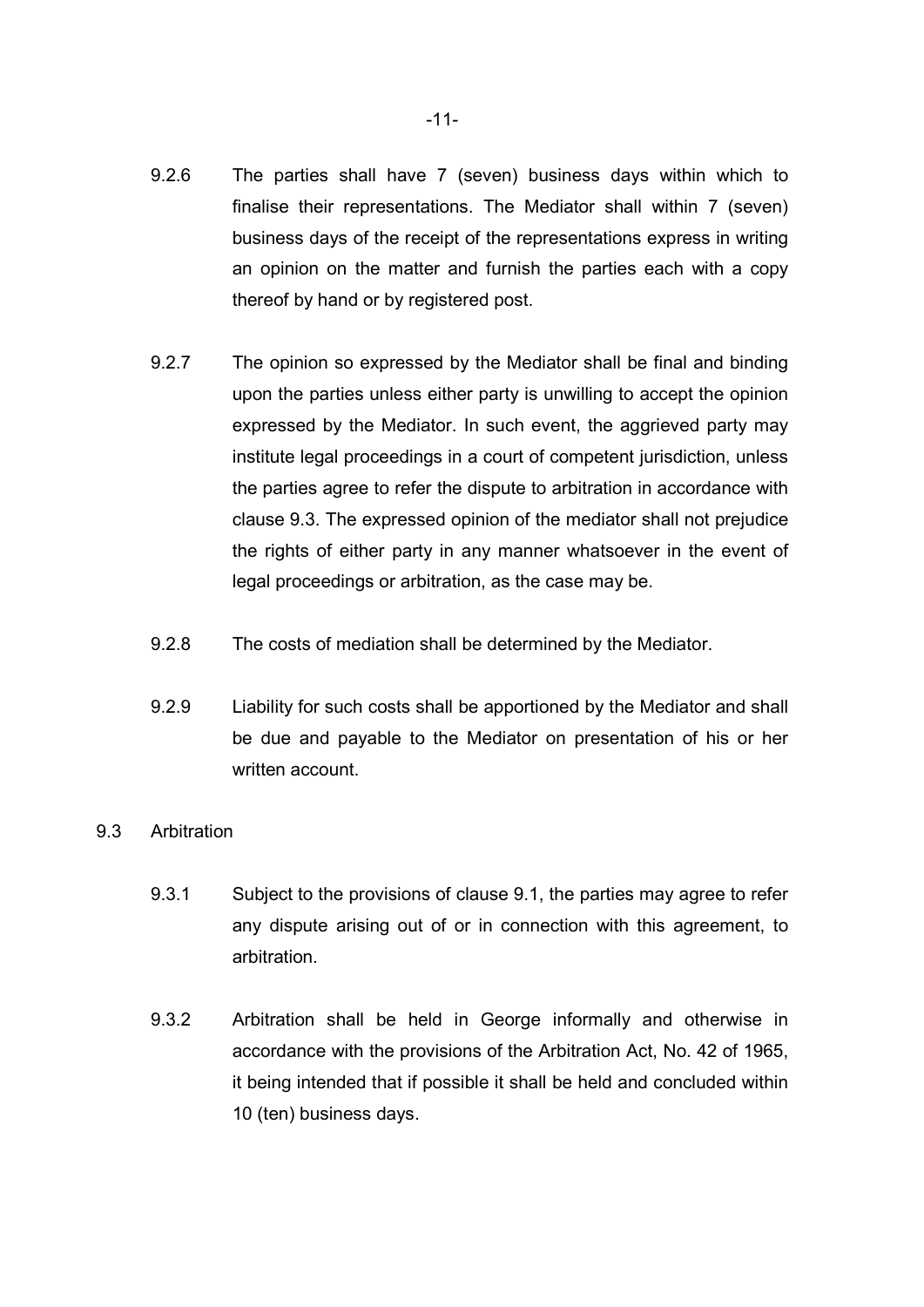- 9.3.3 Save as otherwise specifically provided herein, the Arbitrator shall be if the matter in dispute is:
	- (a) primarily a legal matter, a practicing Senior Advocate of the Cape Bar;
	- (b) any other matter, an independent and suitably qualified person as may be agreed upon between the parties to the dispute.
- 9.3.4 If agreement cannot be reached on whether the question in dispute falls under 9.3.3(a) or 9.3.3(b) and/or upon a particular Arbitrator within 3 (three) business days after the parties have agreed on arbitration, then the Chairperson for the time being of the Cape Bar Council shall be requested to:
	- (a) determine whether the question in dispute falls under 9.3.3(a) or 9.3.3(b); and/or
	- (b) nominate the Arbitrator within 7 (seven) business days after the parties have failed to agree.
	- 9.3.5 The Arbitrator shall give his or her decision within 5 (five) business days after the completion of the arbitration. The Arbitrator may determine that the costs of the arbitration are to be paid either by one or the other or both of the parties.
	- 9.3.6 The decision of the Arbitrator shall be final and binding and may be made an order of the Cape of Good Hope Provincial Division of the High Court upon the application by any party to the arbitration.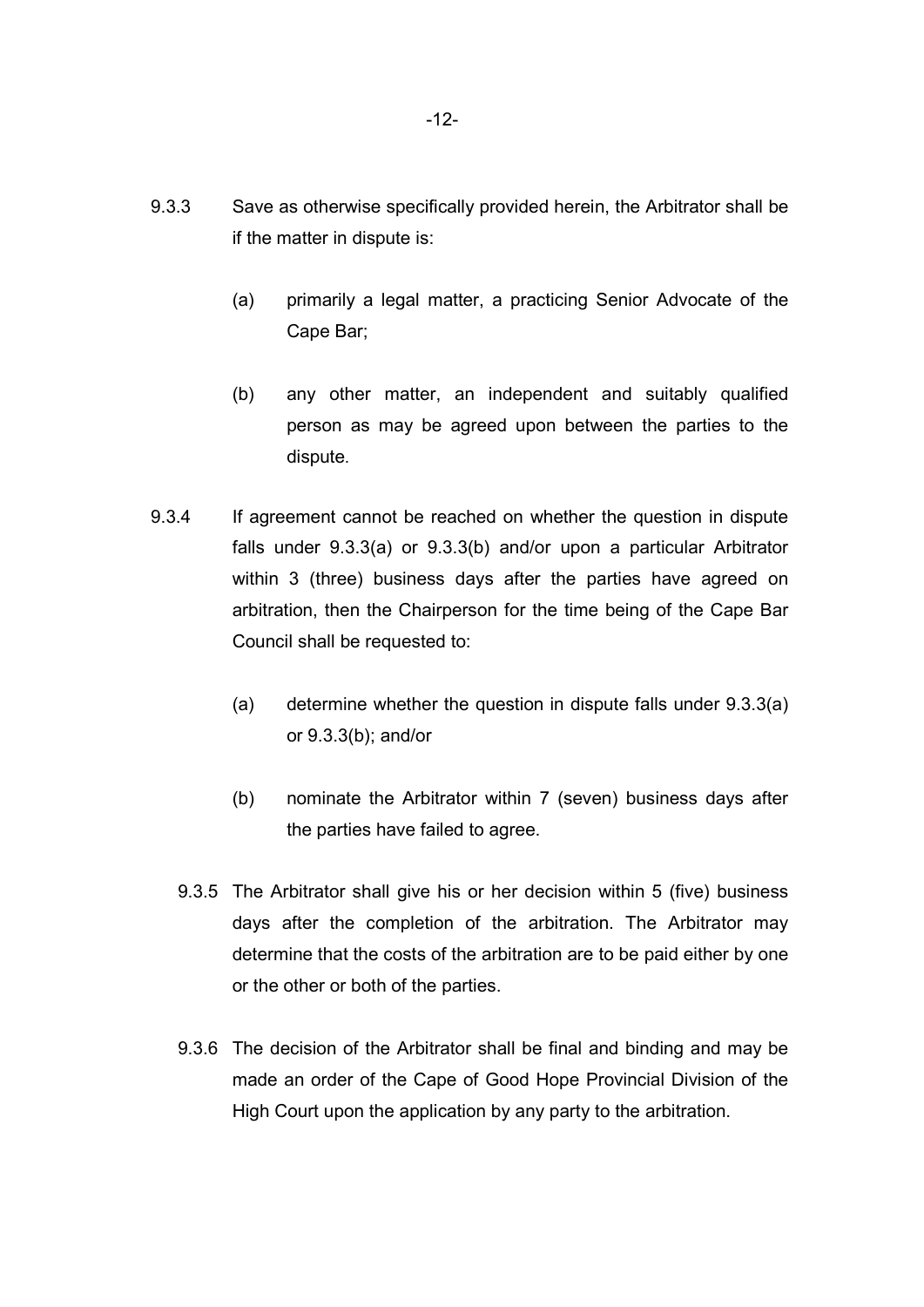9.4 Notwithstanding the provisions contained in clause 17 of the GCC, disputes between the parties shall be governed exclusively by, and settled in terms of, clause 9.1 to 9.3 of this Service Level Agreement.

#### **10. CONFIDENTIAL INFORMATION**

- 10.1 IGNITE shall not, during the currency of this agreement, or at any time thereafter, utilise or cause to be utilised, and/or directly or indirectly publish or cause to be published or otherwise disclose or cause to be disclosed to any third party, any of the Confidential Information of the Municipality, government in any other sphere, or any government institution or organ of state.
- 10.2 The Municipality shall hold in confidence all Confidential Information received from IGNITE and not divulge the Confidential Information to any person, including any of its employees, save for the employees directly involved with the execution of this agreement.
- 10.3 For purposes of this clause "Confidential Information" shall mean
	- 10.3.1 Any information disclosed, revealed or exchanged and which pertains to, but is not limited to, all intellectual property rights, all trade secrets, all agreements, the content of all possible future agreements which may be entered into with any other party, all knowledge obtained by way of research and development, irrespective of whether the aforementioned information that is revealed is applicable to technical, operational or financial aspects of the other party;
	- 10.3.2 Any information of whatever nature, which has been or may be obtained by the other party, whether in writing or in electronic form or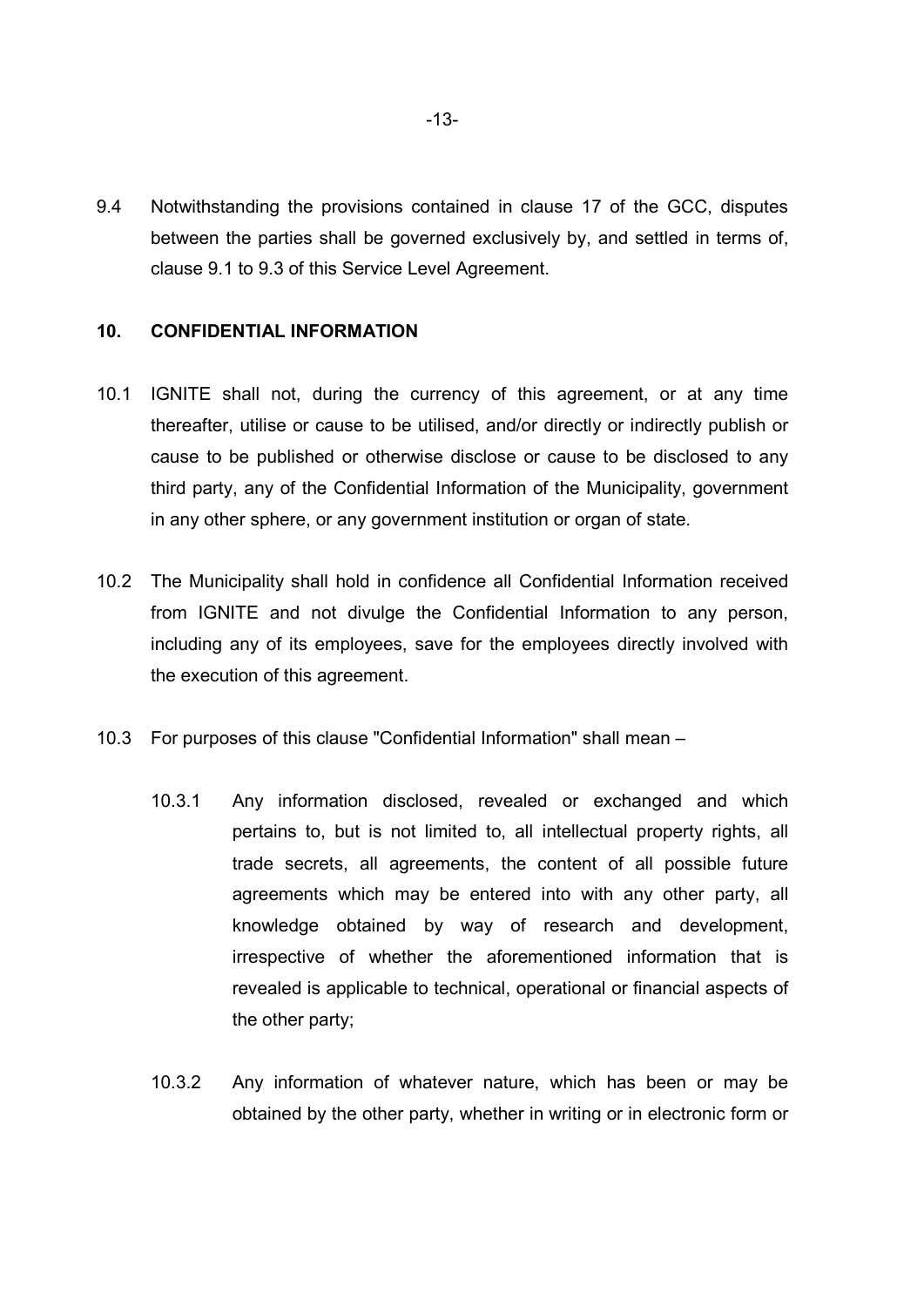pursuant to discussions between the parties, or which can be obtained by examination, testing, visual inspection or analysis, including, without limitation, scientific, business or financial data or information, know-how, formulae, processes, designs, sketches, photographs, plans, drawings, specifications, sample reports, models, studies, findings, computer software, inventions or ideas;

- 10.3.3 Analyses, concepts, compilations, studies and other material prepared by or in possession or control of the recipient which contain or otherwise reflect or are generated from any such information as is specified in this definition;
- 10.3.4 All information which a third party has in terms of any agreement made available to either party and which has become known to the other party in the course of rendering the Services; and
- 10.3.5 Any dispute between the parties resulting from this Agreement.
- 10.4 The parties shall
	- 10.4.1 use the Confidential Information only for the purpose of giving effect to the terms and conditions of this Agreement;
	- 10.4.2 treat and safeguard the Confidential Information as private and confidential; and
	- 10.4.3 ensure proper and secure storage of all Confidential Information.
- 10.5 Any documents or records (including written instructions, notes or memoranda) relating to the Services which are provided to IGNITE or which come into IGNITE's possession during the currency of this Agreement, are deemed to be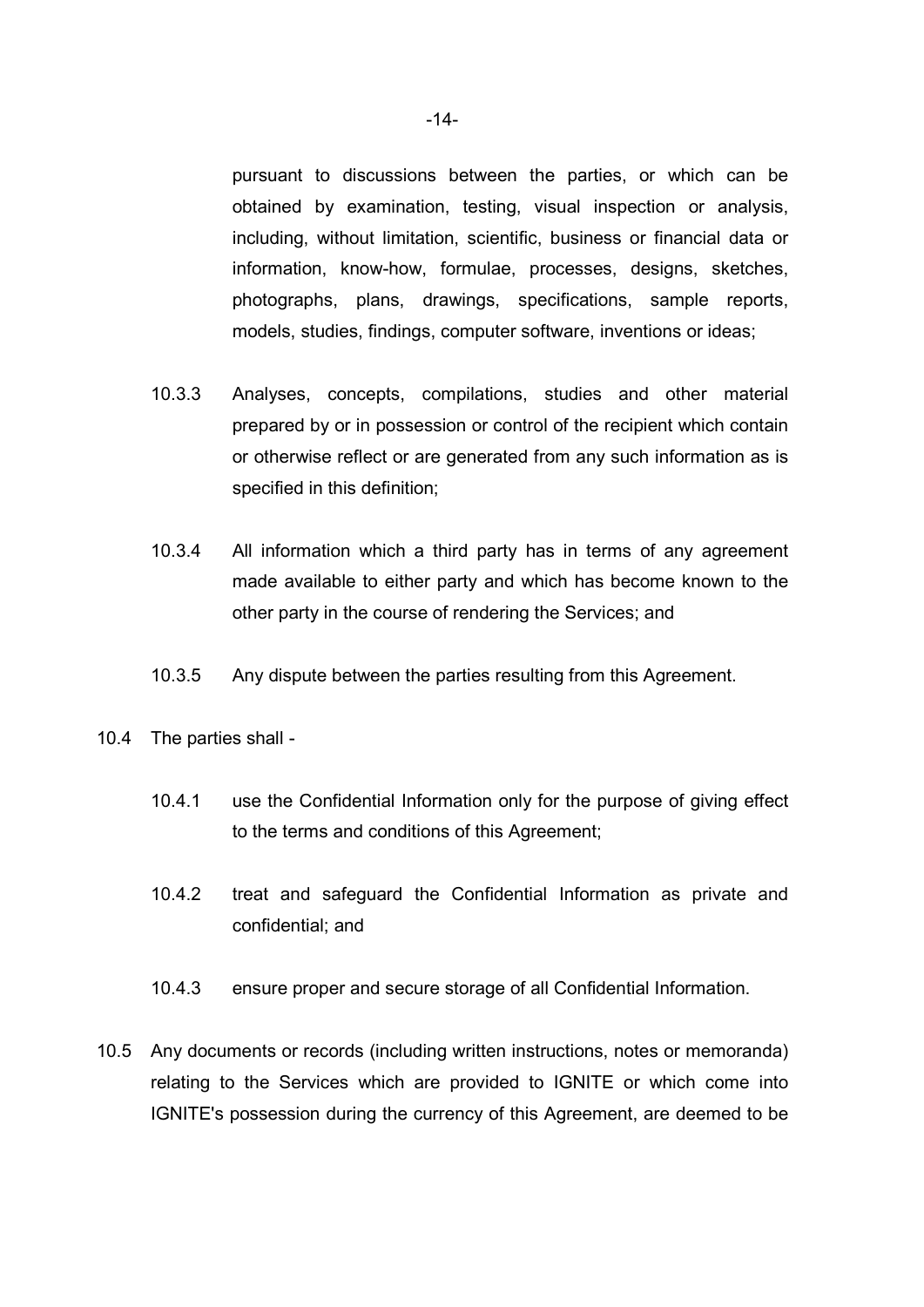the property of the Municipality and shall be surrendered to the Municipality on demand, and in the event of the expiry or termination of this Agreement, IGNITE will not retain any copies thereof or extracts there from without obtaining the prior written permission of the Municipality.

10.6 IGNITE –

- 10.6.1 acknowledges that he/she has carefully considered the provisions of the clause;
- 10.6.2 agrees that this clause is, after taking all relevant circumstances into account, reasonable and necessary for the proper protection of the interests of the Municipality and the Government of the Republic of South Africa and that if he/she should at any time dispute the reasonableness of this clause, then the onus of proving such unreasonableness shall be on IGNITE; and
- 10.6.3 acknowledges that he/she has entered into this Agreement freely and voluntarily and that no circumstances exist and/or existed for him/her alleging, either now or at any future time, that he was at a disadvantage in agreeing to the restraints set out in this clause, or was not in an equal bargaining position with the Municipality in agreeing thereto.

## **11. NOTICE AND DOMICILIUM**

11.1 The parties choose as their respective *domicilium citandi et executandi* for the purposes of legal proceedings and for the purpose of giving or sending any notice provided for or necessary in term of this Agreement, the following addresses: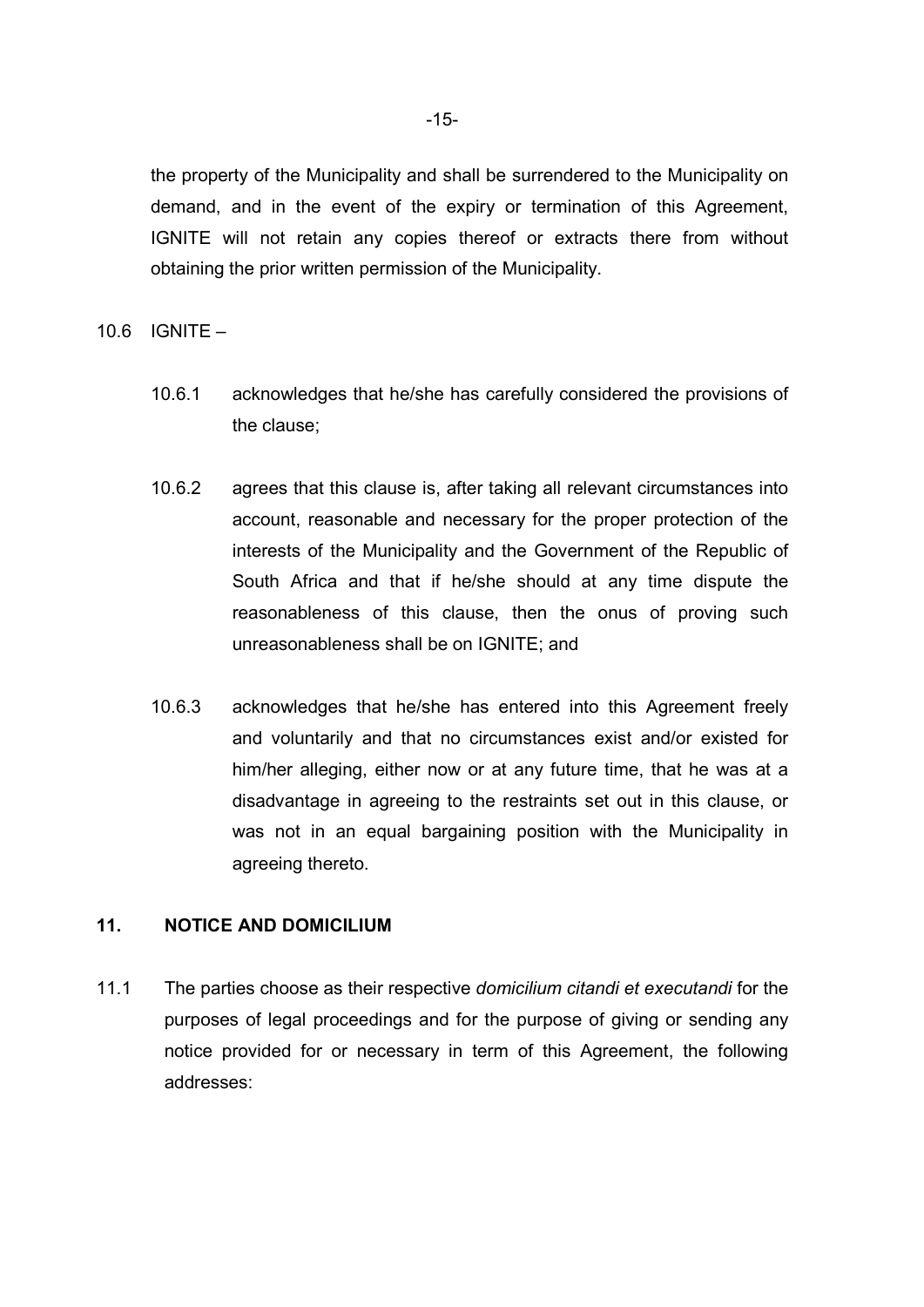#### **THE MUNICIPALITY:**

Eden District Municipality 54 York Street. **George** 6530

#### **IGNITE:**

IGNITE Advisory Services 4<sup>th</sup> Floor Cento East Wing Bella Rosa Village BELLVILLE 7530

- 11.2 Each of the parties shall be entitled, from time to time by written notice to the other, to vary its *domicilium* to any other address within the Western Cape Province of the Republic of South Africa which is not a post office box or *poste restante*.
- 11.3 All notices to be given in terms of this Agreement shall be given in writing and be delivered or sent by prepaid registered post to the party's chosen *domicilium citandi et executandi.*
- 11.4 If delivered by hand, a notice shall be presumed to have been received on the date of delivery, or, if sent by prepaid registered post, be presumed to have been received 7 (seven) business days after the date of posting.
- 11.5 Notwithstanding anything to the contrary contained in this agreement, a written notice or communication actually received by one of the parties from the other party, shall be adequate written notice of communication to such party.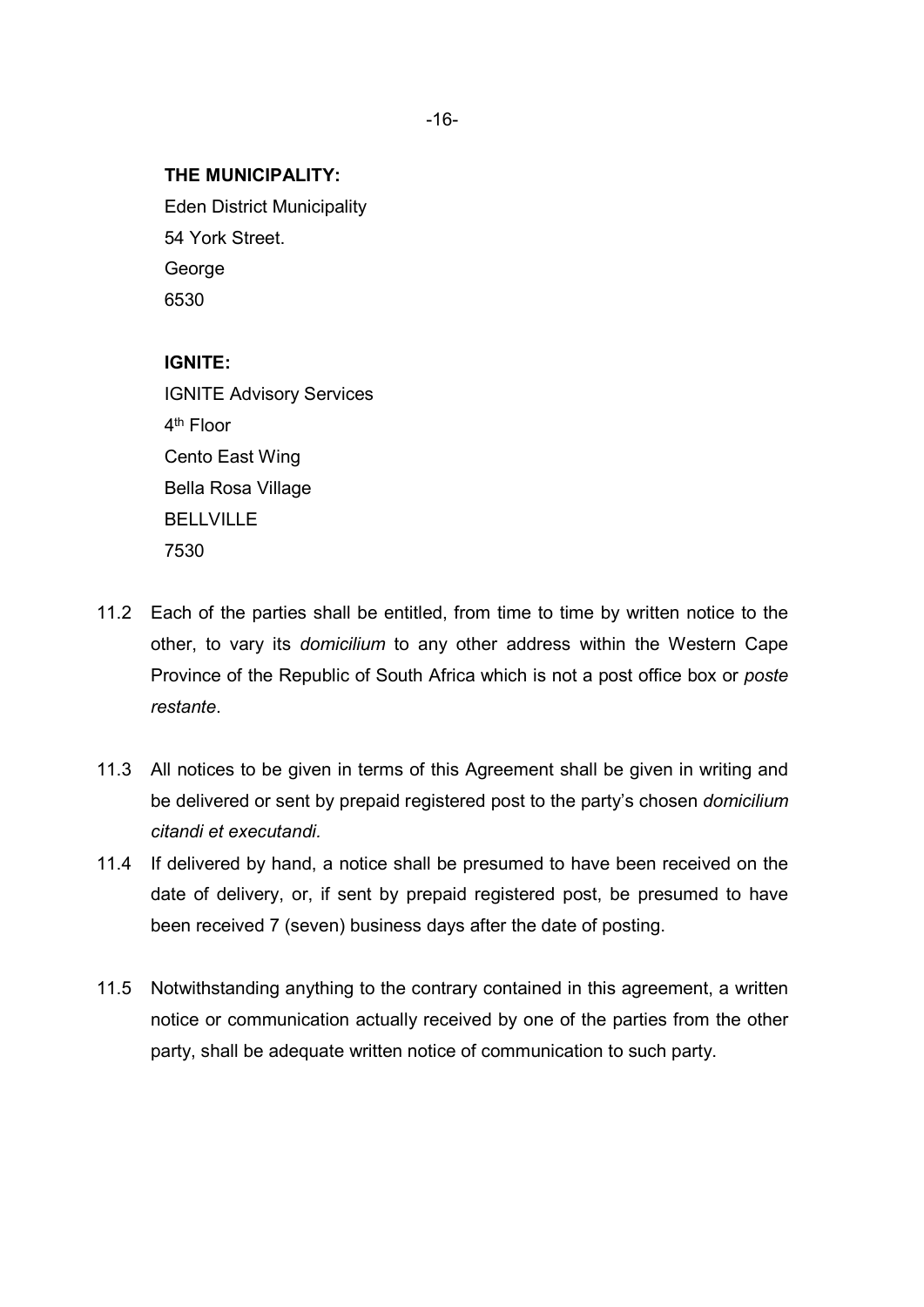|                                                               | $-17-$         |                                                          |       |
|---------------------------------------------------------------|----------------|----------------------------------------------------------|-------|
| <b>SIGNED AT</b>                                              | <b>ON THIS</b> | <b>DAY OF</b>                                            | 2016. |
|                                                               |                | THE MUNICIPALITY represented by<br>Godfrey Winston Louw. |       |
| AS WITNESSES:                                                 |                |                                                          |       |
| 1.<br><u> 1989 - Johann Barbara, martin amerikan basar da</u> |                |                                                          |       |
| 2.                                                            |                |                                                          |       |
| SIGNED AT BELLVILLE ON THIS                                   |                | <b>DAY OF</b>                                            | 2016. |
|                                                               |                | <b>IGNITE represented by</b><br>Attie Butler.            |       |
| <b>AS WITNESSES</b>                                           |                |                                                          |       |
| 1.                                                            |                |                                                          |       |
| 2.                                                            |                |                                                          |       |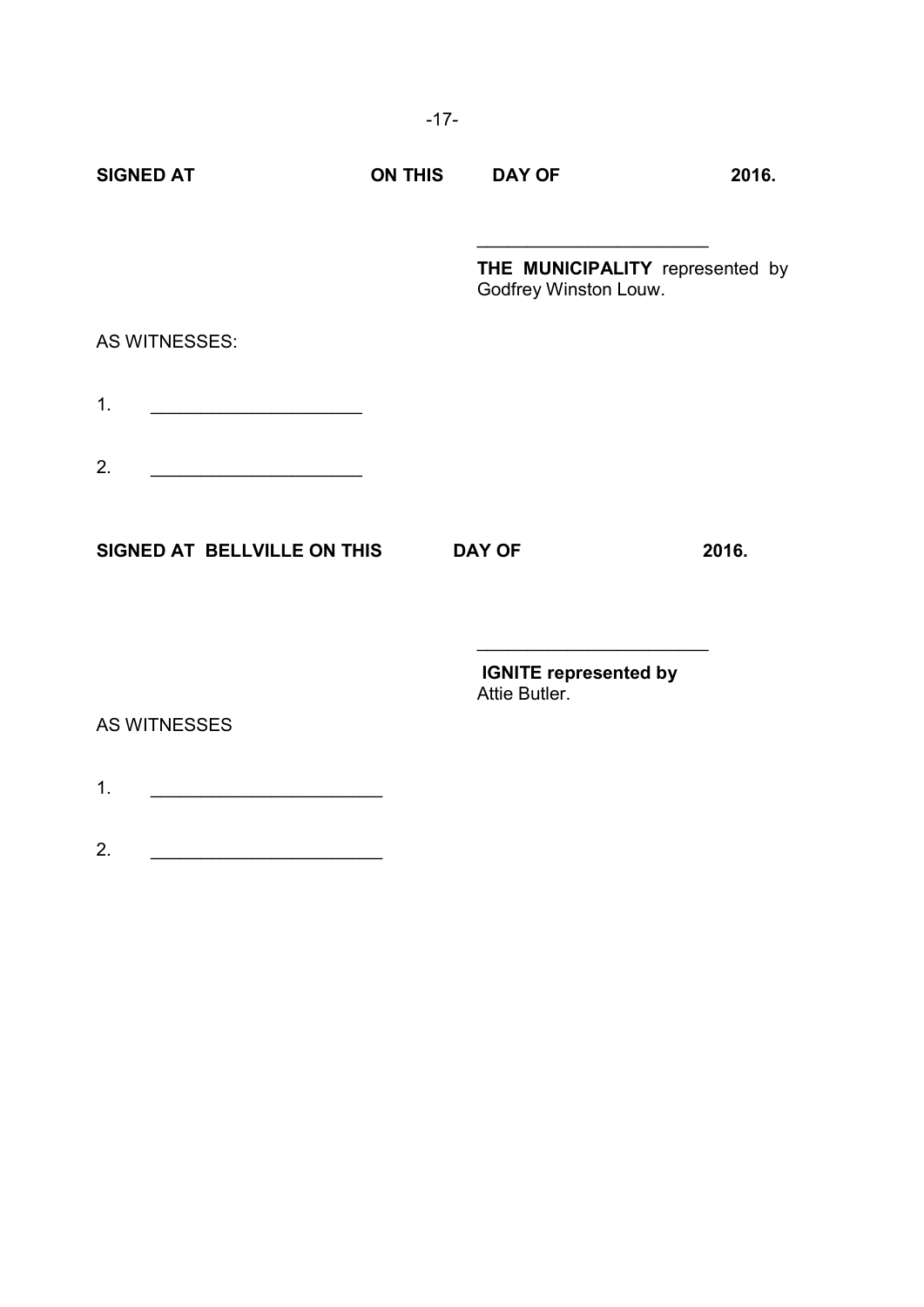# **Annexure "A" LOCAL GOVERNMENT PROCUREMENT**

#### **GENERAL CONDITIONS OF CONTRACT**

- **1. Definitions** 1. The following terms shall be interpreted as indicated:
	- 1.1 "Closing time" means the date and hour specified in the bidding documents for the receipt of bids.
	- 1.2 "Contract" means the written agreement entered into between the Municipality and IGNITE, as recorded in the contract form signed by the parties, including all attachments and appendices thereto and all documents incorporated by reference therein.
	- 1.3 "Contract price" means the price payable to IGNITE under the contract for the full and proper performance of his contractual obligations.
	- 1.4 "Corrupt practice" means the offering, giving, receiving, or soliciting of any thing of value to influence the action of a public official in the procurement process or in contract execution.
	- 1.5 "Country of origin" means the place where the goods were mined, grown or produced or from which the services are supplied. Goods are produced when, through manufacturing, processing or substantial and major assembly of components, a commercially recognised new product results that is substantially different in basic characteristics or in purpose or utility from its components.
	- 1.6 "Day" means calendar day.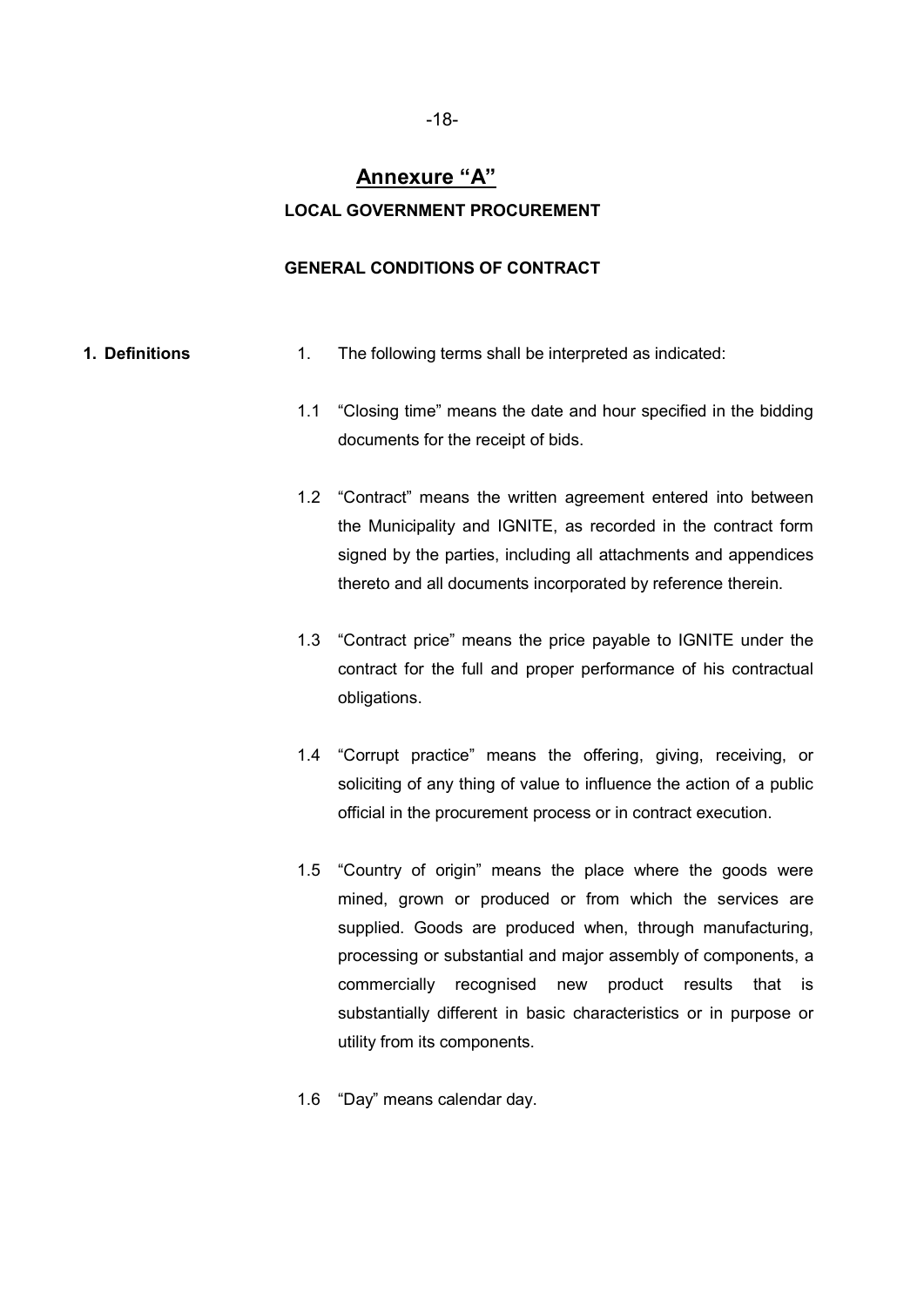- 1.7 "Delivery" means delivery in compliance of the conditions of the contract or order.
- 1.8 "Delivery ex stock" means immediate delivery directly from stock actually on hand.
- 1.9 "Delivery into consignees store or to his site" means delivered and unloaded in the specified store or depot or on the specified site in compliance with the conditions of the contract or order, IGNITE bearing all risks and charges involved until the supplies are so delivered and a valid receipt is obtained.
- 1.10 "Force majeure" means an event beyond the control of IGNITE and not involving IGNITE's fault or negligence and not foreseeable. Such events may include, but is not restricted to, acts of the Municipality in its sovereign capacity, wars or revolutions, fires, floods, epidemics, quarantine restrictions and freight embargoes.
- 1.11 "Fraudulent practice" means a misrepresentation of facts in order to influence a procurement process or the execution of a contract to the detriment of any bidder, and includes collusive practice among bidders (prior to or after bid submission) designed to establish bid prices at artificial non-competitive levels and to deprive the bidder of the benefits of free and open competition.
- 1.12 "GCC" means the General Conditions of Contract.
- 1.13 "Goods" means all of the equipment, machinery, and/or other materials that IGNITE is required to supply to the Municipality under the contract.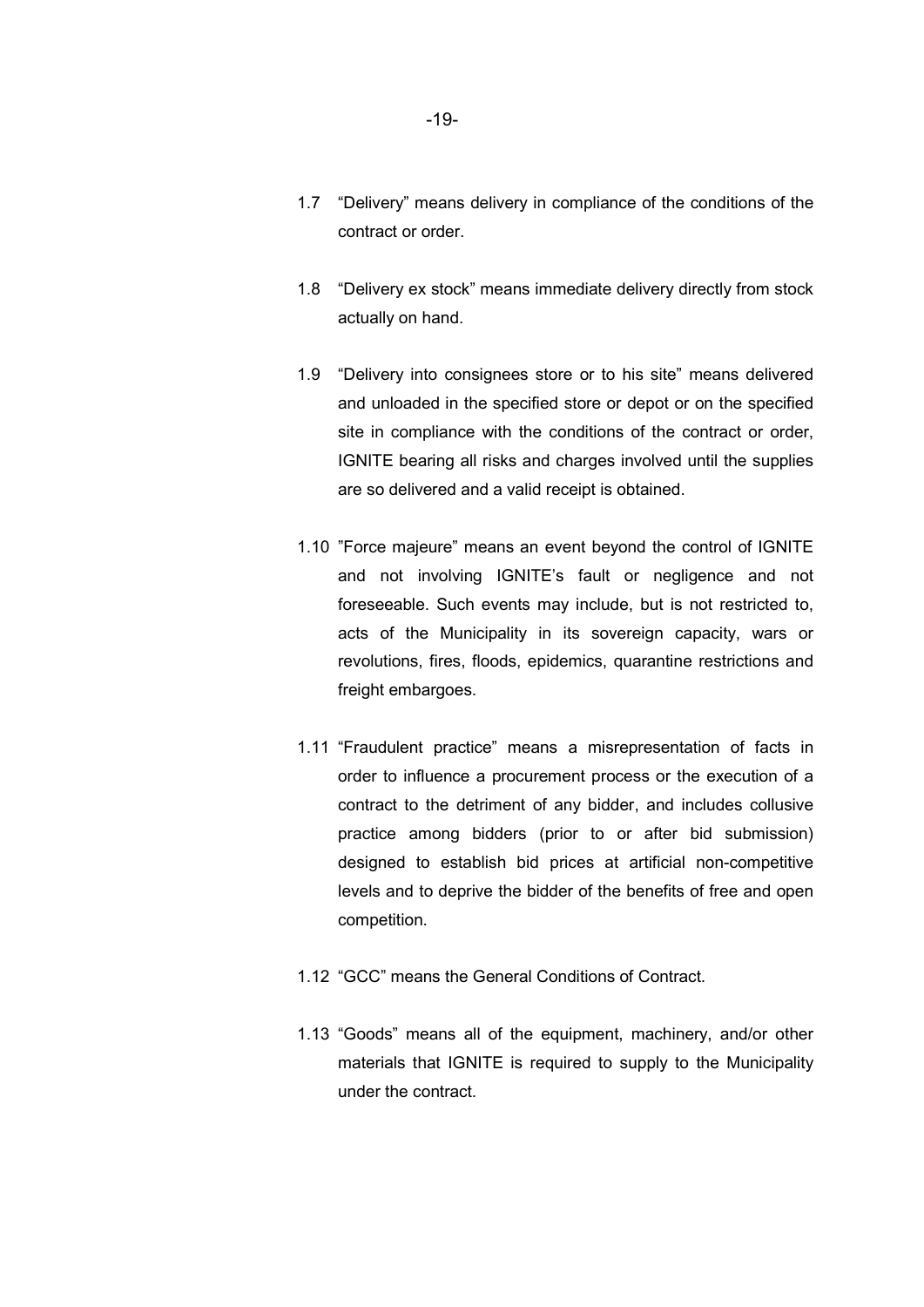- 1.14 "Imported content" means that portion of the bidding price represented by the cost of components, parts or materials which have been or are still to be imported (whether by IGNITE or his subcontractors) and which costs are inclusive of the costs abroad, plus freight and other direct importation costs such as
	- landing costs, dock dues, import duty, sales duty or other similar tax or duty at the South African place of entry as well as transportation and handling charges to the factory in the Republic where the supplies covered by the bid will be manufactured.
- 1.15 "Local content" means that portion of the bidding price which is not included in the imported content provided that local manufacture does take place.
- 1.16 "Manufacture" means the production of products in a factory using labour, materials, components and machinery and includes other related value-adding activities.
- 1.17 "Order" means an official written order issued for the supply of goods or works or the rendering of a service.
- 1.18 "Project site," where applicable, means the place indicated in bidding documents.
- 1.19 "The Municipality" means the organisation purchasing the goods.
- 1.20 "Republic" means the Republic of South Africa.
- 1.21 "SCC" means the Special Conditions of Contract.
- 1.22 "Services" means those functional services ancillary to the supply of the goods, such as transportation and any other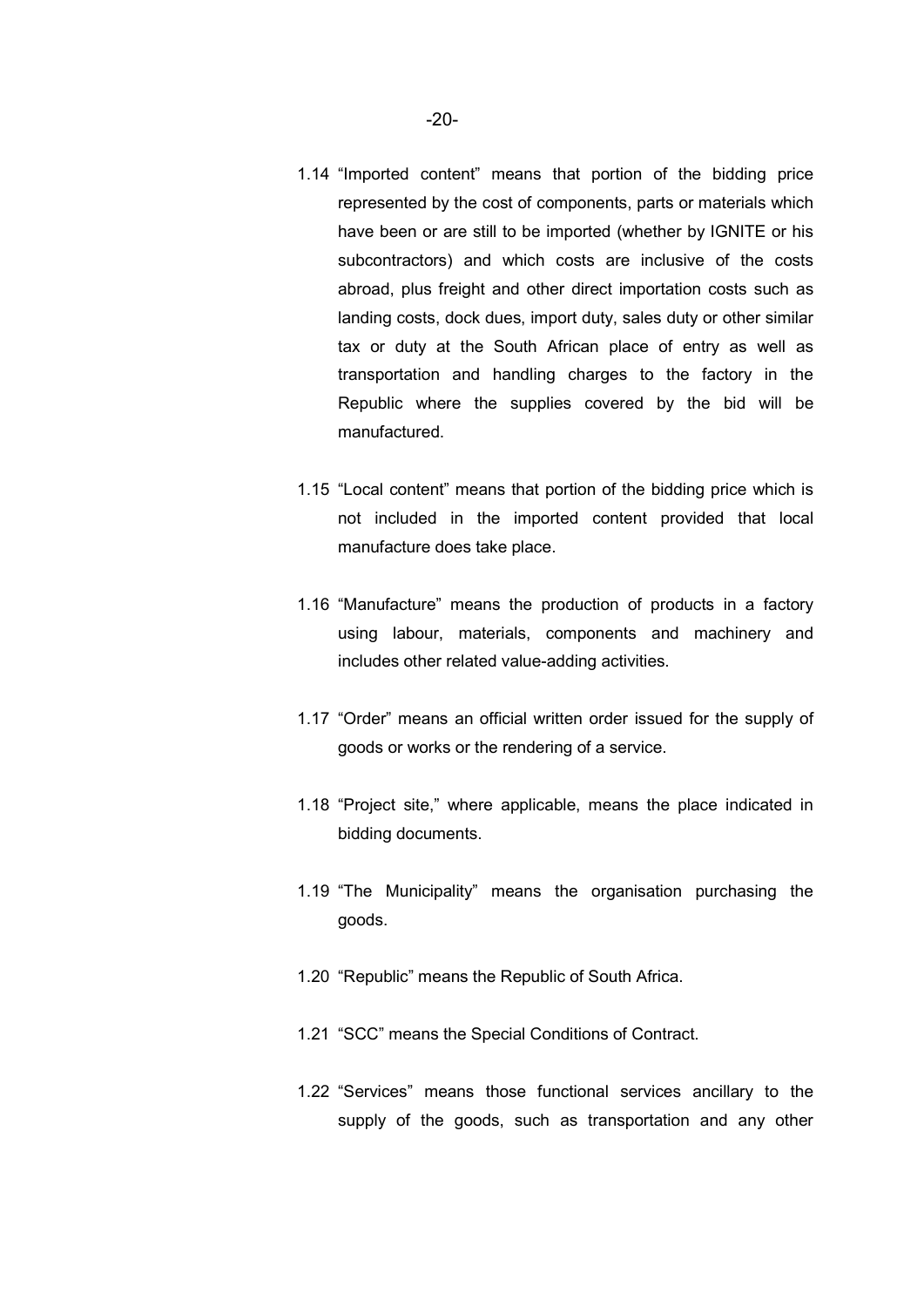incidental services, such as installation, commissioning, provision of technical assistance, training, catering, gardening, security, maintenance and other such obligations of IGNITE covered under the contract.

- 1.23 "Written" or "in writing" means handwritten in ink or any form of electronic or mechanical writing.
- **2. Application** 2.1 These general conditions are applicable to all bids, contracts and orders including bids for functional and professional services, sales, hiring, letting and the granting or acquiring of rights, but excluding immovable property, unless otherwise indicated in the bidding documents.
	- 2.2 Where applicable, special conditions of contract are also laid down to cover specific supplies, services or works.
	- 2.3 Where such special conditions of contract are in conflict with these general conditions, the special conditions shall apply.
- **3. General** 3.1 Unless otherwise indicated in the bidding documents, the Municipality shall not be liable for any expense incurred in the preparation and submission of a bid. Where applicable a nonrefundable fee for documents may be charged.
	- 3.2 With certain exceptions, invitations to bid are only published in the Government Tender Bulletin. The Government Tender Bulletin may be obtained directly from the Government Printer, Private Bag X85, Pretoria 0001, or accessed electronically from www.treasury.gov.za
- **4. Standards** 4.1 The goods supplied shall conform to the standards mentioned in the bidding documents and specifications.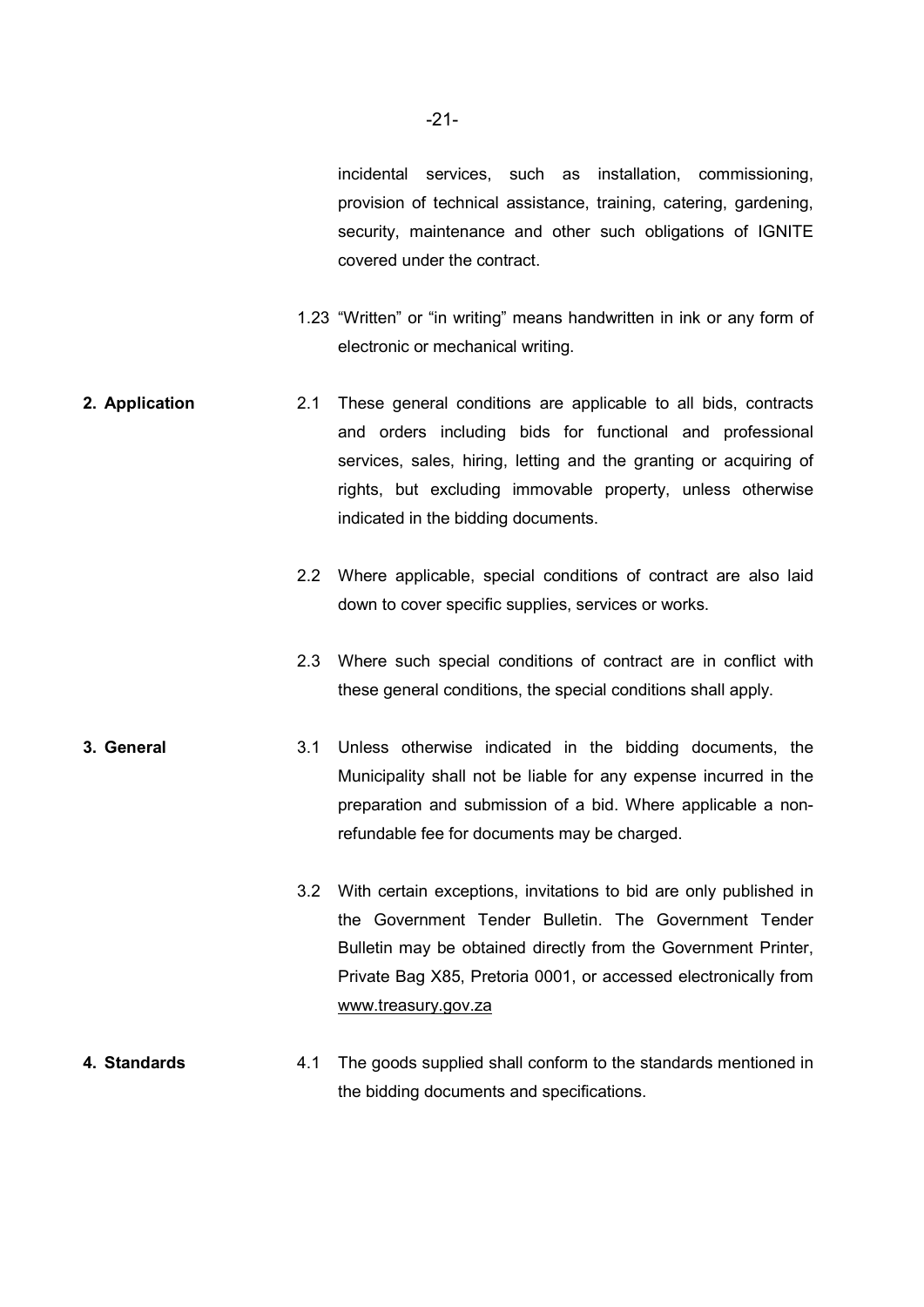- **5. Use of contract documents and information; inspection**  5.1 IGNITE shall not, without the Municipality's prior written consent, disclose the contract, or any provision thereof, or any specification, plan, drawing, pattern, sample, or information furnished by or on behalf of the Municipality in connection therewith, to any person other than a person employed by IGNITE in the performance of the contract. Disclosure to any such employed person shall be made in confidence and shall extend only so far as may be necessary for purposes of such performance.
	- 5.2 IGNITE shall not, without the Municipality's prior written consent, make use of any document or information mentioned in GCC clause 5.1 except for purposes of performing the contract.
	- 5.3 Any document, other than the contract itself mentioned in GCC clause 5.1 shall remain the property of the Municipality and shall be returned (all copies) to the Municipality on completion of IGNITE's performance under the contract if so required by the Municipality.
	- 5.4 IGNITE shall permit the Municipality to inspect IGNITE's records relating to the performance of IGNITE and to have them audited by auditors appointed by the Municipality, if so required by the Municipality.
- **6. Patent rights** 6.1 IGNITE shall indemnify the Municipality against all third-party claims of infringement of patent, trademark, or industrial design rights arising from use of the goods or any part thereof by the Municipality.
- **7. Performance security**  7.1 Within thirty (30) days of receipt of the notification of contract award, the successful bidder shall furnish to the Municipality the performance security of the amount specified in SCC.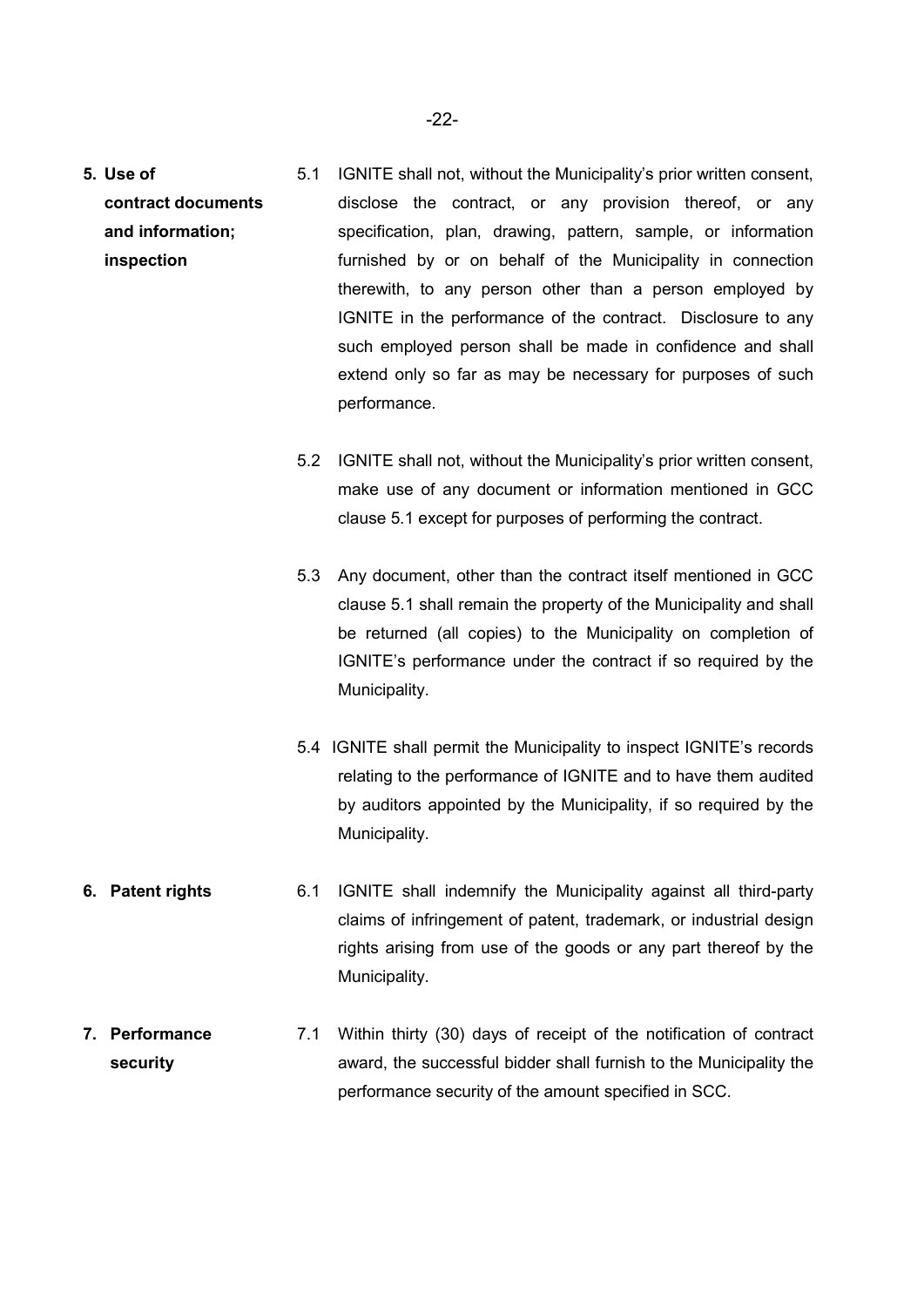- 7.2 The proceeds of the performance security shall be payable to the Municipality as compensation for any loss resulting from IGNITE's failure to complete his obligations under the contract.
- 7.3 The performance security shall be denominated in the currency of the contract, or in a freely convertible currency acceptable to the Municipality and shall be in one of the following forms:
	- (a) a bank guarantee or an irrevocable letter of credit issued by a reputable bank located in the Municipality's country or abroad, acceptable to the Municipality, in the form provided in the bidding documents or another form acceptable to the Municipality; or
	- (b) a cashier's or certified cheque
- 7.4 The performance security will be discharged by the Municipality and returned to IGNITE not later than thirty (30) days following the date of completion of IGNITE's performance obligations under the contract, including any warranty obligations, unless otherwise specified in SCC.
- **8. Delivery and documents**  8.1 Delivery of the goods shall be made by IGNITE in accordance with the terms specified in the contract. The details of shipping and/or other documents to be furnished by IGNITE are specified in SCC.
	- 8.2 Documents to be submitted by IGNITE are specified in SCC.
- **9. Transportation** 9.1 Should a price other than an all-inclusive delivered price be required, this shall be specified in the SCC.
- **10. Incidental services**  10.1 IGNITE may be required to provide any or all of the following services, including additional services, if any, specified in SCC: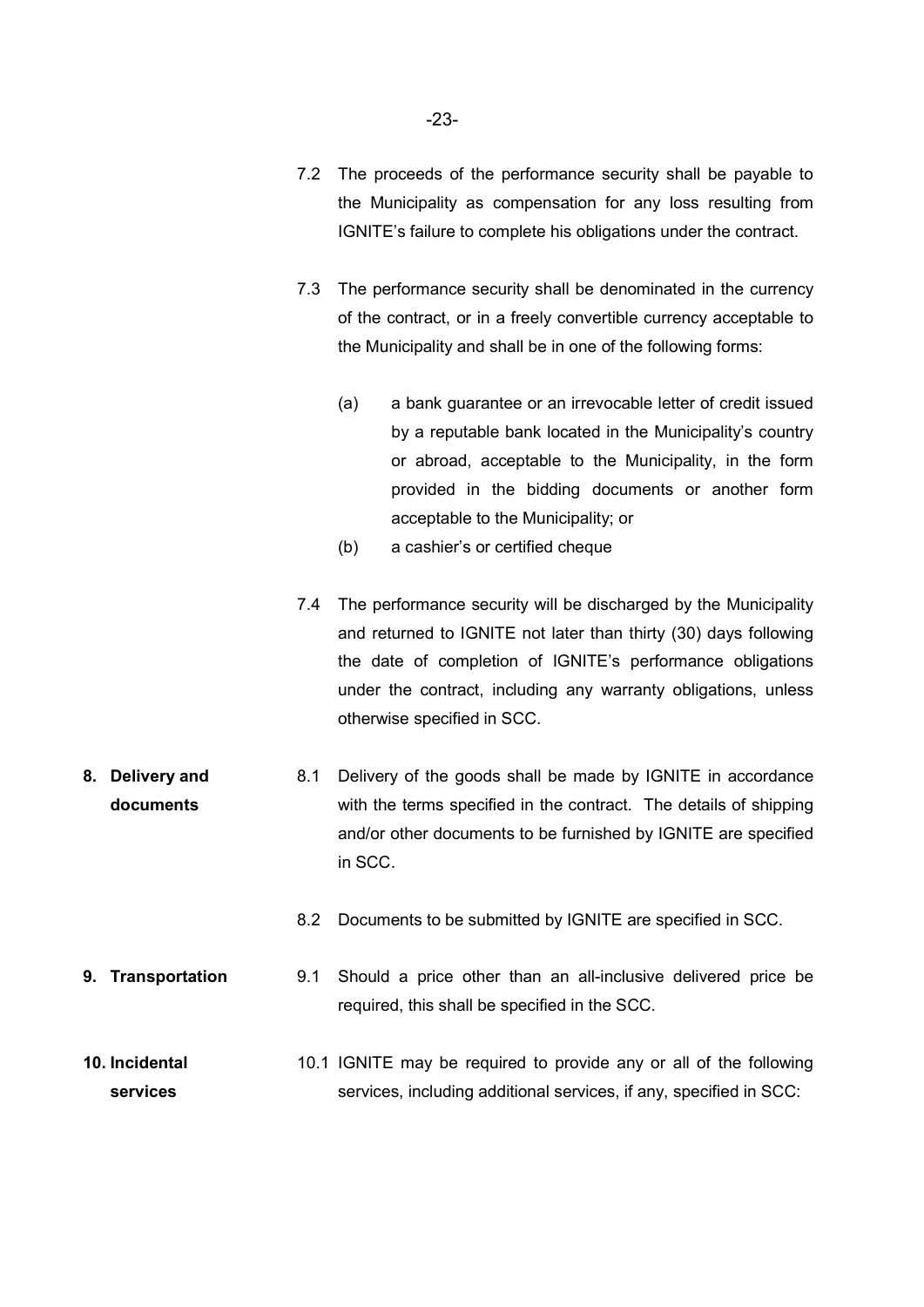- (a) performance or supervision of on-site assembly and/or commissioning of the supplied goods;
- (b) furnishing of tools required for assembly and/or maintenance of the supplied goods;
- (c) furnishing of a detailed operations and maintenance manual for each appropriate unit of the supplied goods;
- (d) performance or supervision or maintenance and/or repair of the supplied goods, for a period of time agreed by the parties, provided that this service shall not relieve IGNITE of any warranty obligations under this contract; and
- (e) training of the Municipality's personnel, at IGNITE's office and/or on-site, in assembly, start-up, operation, maintenance, and/or repair of the supplied goods.
- 10.2 Prices charged by IGNITE for incidental services, if not included in the contract price for the goods, shall be agreed upon in advance by the parties and shall not exceed the prevailing rates charged to other parties by IGNITE for similar services.
- **11. Payment 11.1** The method and conditions of payment to be made to IGNITE under this contract shall be specified in SCC.
	- 11.2 IGNITE shall furnish the Municipality with an invoice accompanied by a copy of the delivery note and upon fulfillment of other obligations stipulated in the contract.
	- 11.3 Payments shall be made promptly by the Municipality, but in no case later than thirty (30) days after submission of an invoice or claim by IGNITE.
	- 11.4 Payment will be made in Rand unless otherwise stipulated in SCC.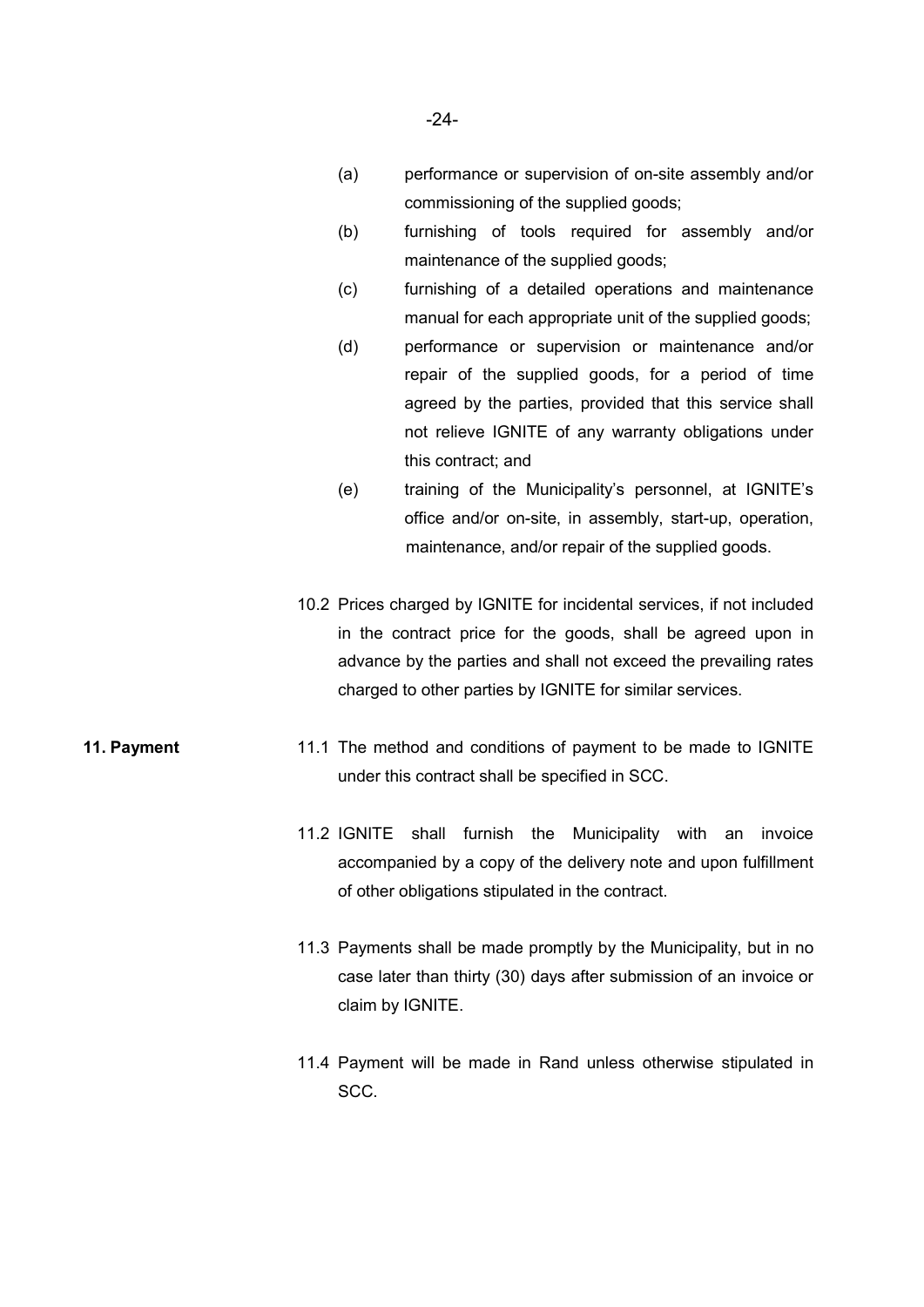- **12. Prices** 12.1 Prices charged by IGNITE for goods delivered and services performed under the contract shall not vary from the prices quoted by IGNITE in his bid, with the exception of any price adjustments authorized in SCC or in the Municipality's request for bid validity extension, as the case may be.
- **13. Assignment** 13.1 IGNITE shall not assign, in whole or in part, its obligations to perform under the contract, except with the Municipality's prior written consent.
- **14. Delays in the supplier's performance**  14.1 Delivery of the goods and performance of services shall be made by IGNITE in accordance with the time schedule prescribed by the Municipality in the contract.
	- 14.2 If at any time during performance of the contract, IGNITE or its subcontractor(s) should encounter conditions impeding timely delivery of the goods and performance of services, IGNITE shall promptly notify the Municipality in writing of the fact of the delay, its likely duration and its cause(s). As soon as practicable after receipt of IGNITE's notice, the Municipality shall evaluate the situation and may at his discretion extend IGNITE's time for performance, with or without the imposition of penalties, in which case the extension shall be ratified by the parties by amendment of contract.
		- 14.3 No provision in a contract shall be deemed to prohibit the obtaining of supplies or services from a national department, provincial department, or a local authority.
		- 14.4 The right is reserved to procure outside of the contract small quantities or to have minor essential services executed if an emergency arises, IGNITE's point of supply is not situated at or near the place where the supplies are required, or IGNITE's services are not readily available.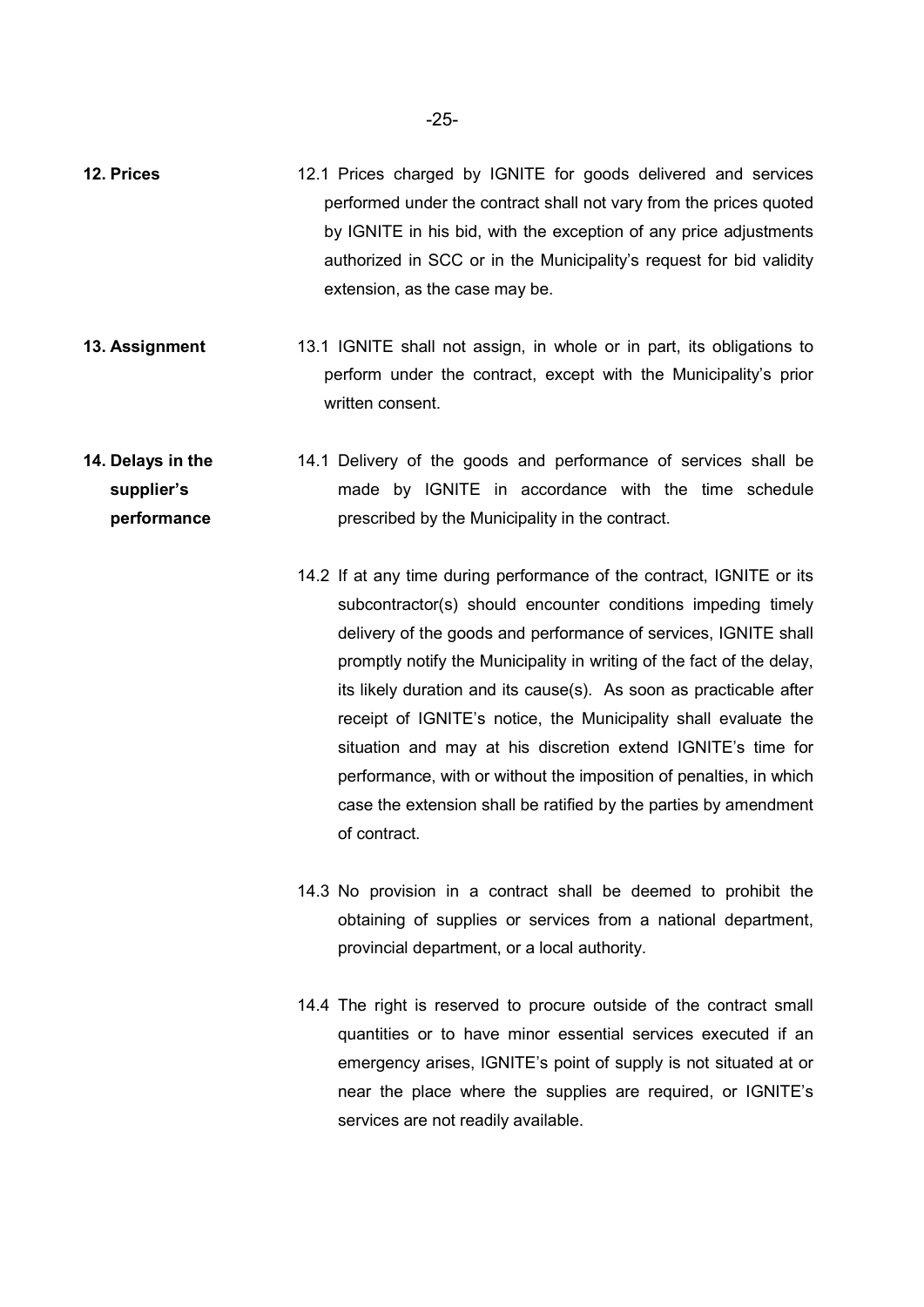- **15. Force Majeure** 15.1 Notwithstanding the provisions of GCC Clauses above, IGNITE shall not be liable for forfeiture of its performance security, damages, or termination for default if and to the extent that his delay in performance or other failure to perform his obligations under the contract is the result of an event of force majeure.
	- 15.2 If a force majeure situation arises, IGNITE shall promptly notify the Municipality in writing of such condition and the cause thereof. Unless otherwise directed by the Municipality in writing, IGNITE shall continue to perform its obligations under the contract as far as is reasonably practical, and shall seek all reasonable alternative means for performance not prevented by the force majeure event.
- **16. Termination for insolvency**  16.1 The Municipality may at any time terminate the contract by giving written notice to IGNITE if IGNITE becomes bankrupt or otherwise insolvent. In this event, termination will be without compensation to IGNITE, provided that such termination will not prejudice or affect any right of action or remedy which has accrued or will accrue thereafter to the Municipality.
- **17. Settlement of Disputes**  17.1 If any dispute or difference of any kind whatsoever arises between the Municipality and IGNITE in connection with or arising out of the contract, the parties shall make every effort to resolve amicably such dispute or difference by mutual consultation.
	- 17.2 If, after thirty (30) days, the parties have failed to resolve their dispute or difference by such mutual consultation, then either the Municipality or IGNITE may give notice to the other party of his intention to commence with mediation. No mediation in respect of this matter may be commenced unless such notice is given to the other party.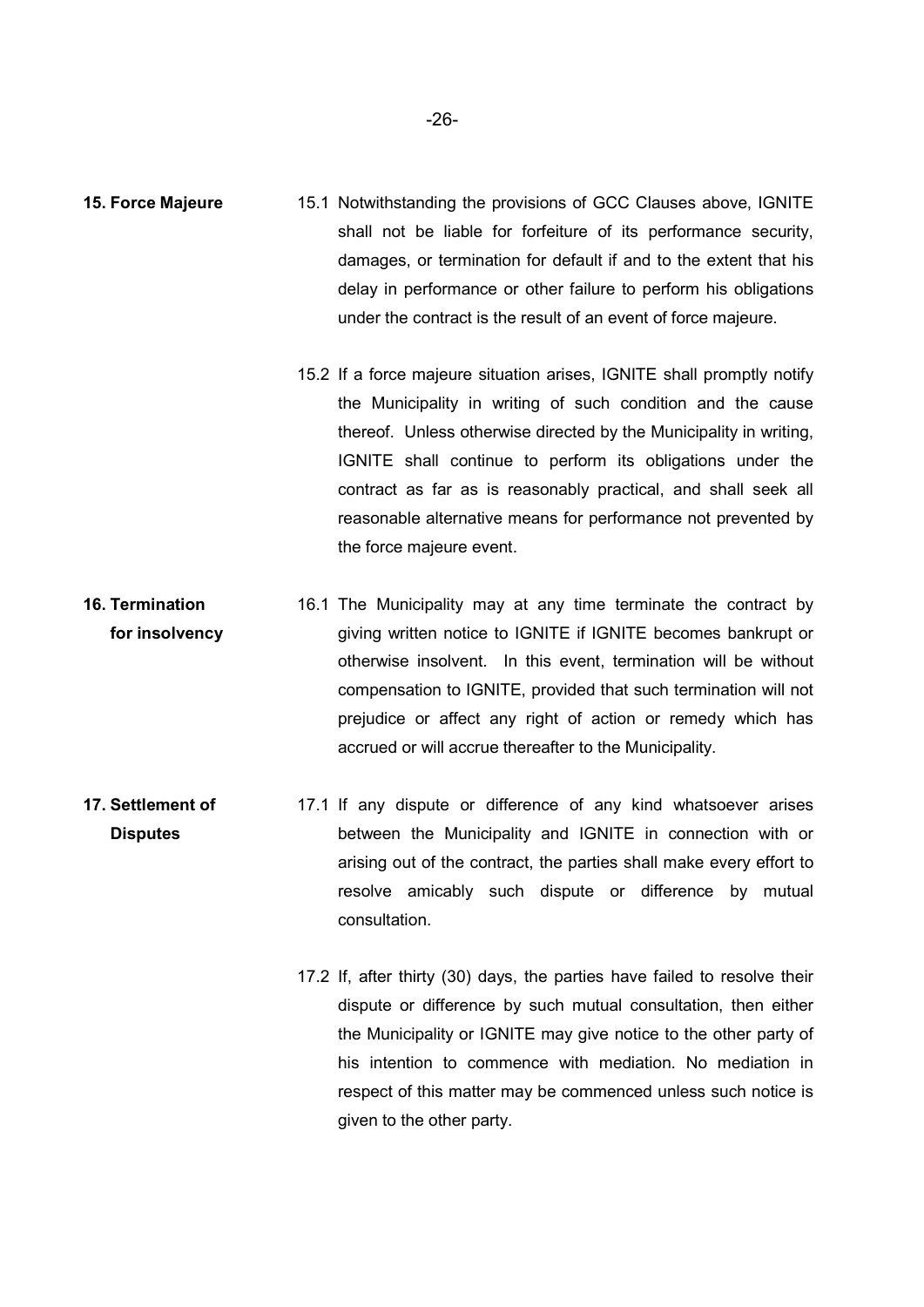- 17.3 Should it not be possible to settle a dispute by means of mediation, it may be settled in a South African court of law.
- 17.4 Mediation proceedings shall be conducted in accordance with the rules of procedure specified in the SCC.
- 17.5 Notwithstanding any reference to mediation and/or court proceedings herein,
	- (a) the parties shall continue to perform their respective obligations under the contract unless they otherwise agree; and
	- (b) the Municipality shall pay IGNITE any monies due IGNITE.
- **18. Limitation of liability**  18.1 Except in cases of criminal negligence or willful misconduct, and in the case of infringement pursuant to Clause 6;
	- (a) IGNITE shall not be liable to the Municipality, whether in contract, tort, or otherwise, for any indirect or consequential loss or damage, loss of use, loss of production, or loss of profits or interest costs, provided that this exclusion shall not apply to any obligation of IGNITE to pay penalties and/or damages to the Municipality; and
	- (b) the aggregate liability of IGNITE to the Municipality, whether under the contract, in tort or otherwise, shall not exceed the total contract price, provided that this limitation shall not apply to the cost of repairing or replacing defective equipment.
- **19. Governing Language**  19.1 The contract shall be written in English. All correspondence and other documents pertaining to the contract that is exchanged by the parties shall also be written in English.
- **20. Applicable law** 20.1 The contract shall be interpreted in accordance with South